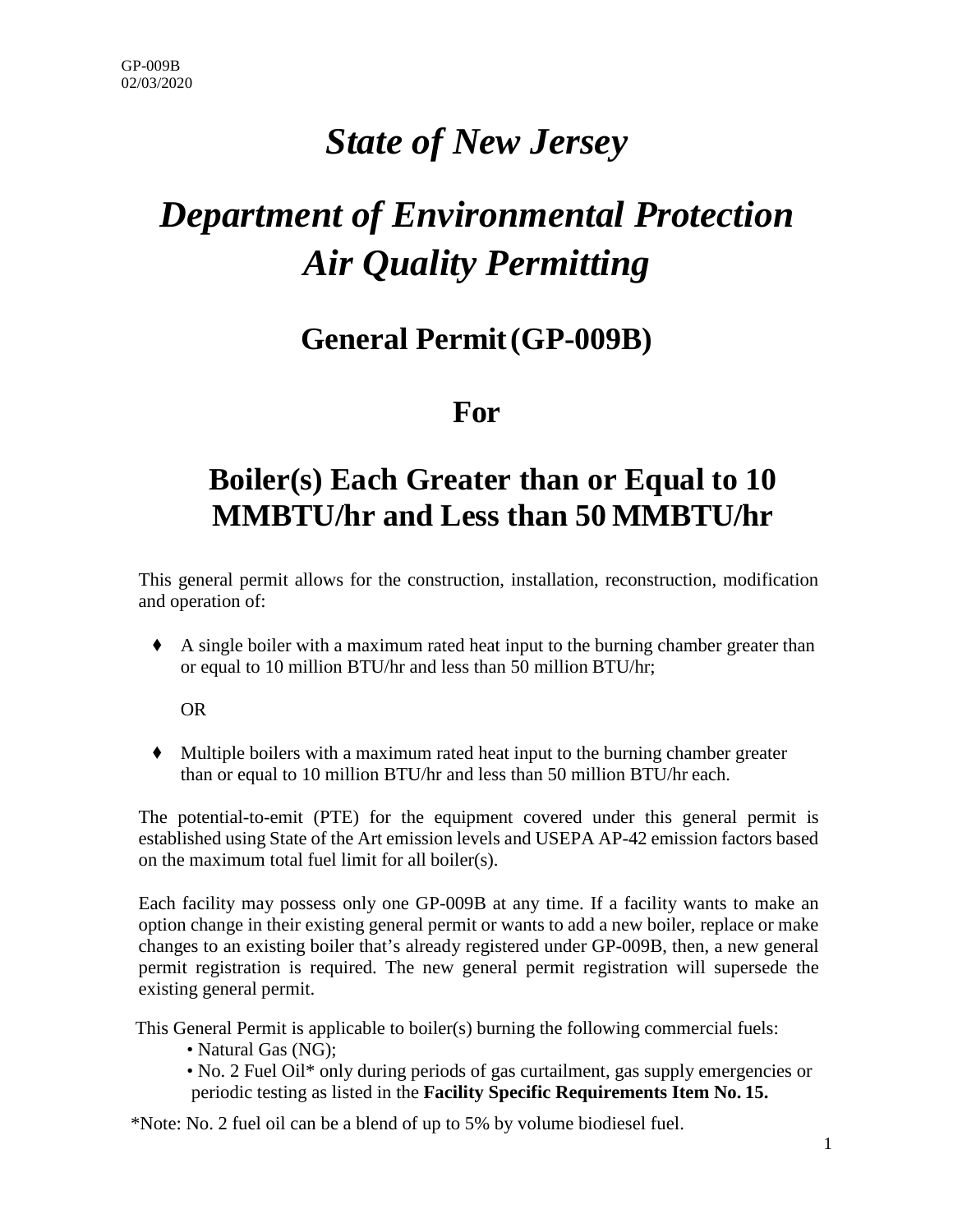#### **I. DEFINITIONS**

The terms used in this general permit shall have the same definitions in N.J.A.C. 7:27 et seq. NSPS and MACT or as defined below:

**"Area Source of HAPS"** means any stationary source of hazardous air pollutants that is not a major source as defined in 40 CFR 63.2

**"Biodiesel Fuel"** means a commercial fuel that meets American Society for Testing and Materials (ASTM) 6751 Specification**.**

**"Boiler"** means fuel burning equipment used to produce hot water or steam

**"De-Rated Boiler"** means any physical change or de-rate methods for limiting fuel and/or air flow (including, but not limited to, orifice plate restrictions, control valve limiting mechanisms, and reduction of fan impellers) used to lower the manufacture maximum design heat input rating.

**"Direct-Fired Process Heater"** means any process heater in which the combustion gases mix with and exhaust to the atmosphere from the same stack(s), vent(s), etc. with gases originating with the process or material being processed.

**"Fuel Totalizer"** means a dedicated measuring and/or monitoring device that totalizes, or sums up, the amount of fuel consumed in a time period. Note: Other combustion sources (including insignificant sources) may be included on a fuel totalizer, but will count towards the amount of fuel consumed and/or any fuel limits a facility may have.

**"Gaseous fuel"** means natural gas (NG).

**"Gas-fired boiler"** includes any boiler that burns gaseous fuels not combined with any solid fuels and burns liquid fuel only during periods of gas curtailment, gas supply interruption, startups, or for periodic testing, maintenance, or operator training on liquid fuel. Periodic testing, maintenance, or operator training on liquid fuel shall not exceed a combined total of 48 hours during any calendar year.

**"Hazardous Air Pollutants" or "HAP"** means an air contaminant listed in or pursuant to 42 U.S.C. §7412(b)

**"ICI"** means Industrial, Commercial, or Institutional boiler.

**"Indirect-Fired Process Heater"** means any process heater in which the combustion gases is not mixed with and exhaust to the atmosphere from the same stack(s), vent(s), etc. with gases originating with the process or material being processed.

**"Industrial/commercial/institutional boiler"** or **"ICI boiler"** means an indirect heat exchanger that generates steam to supply heat to an industrial, commercial, or institutional operation. This term does not include boilers that serve electric generating units.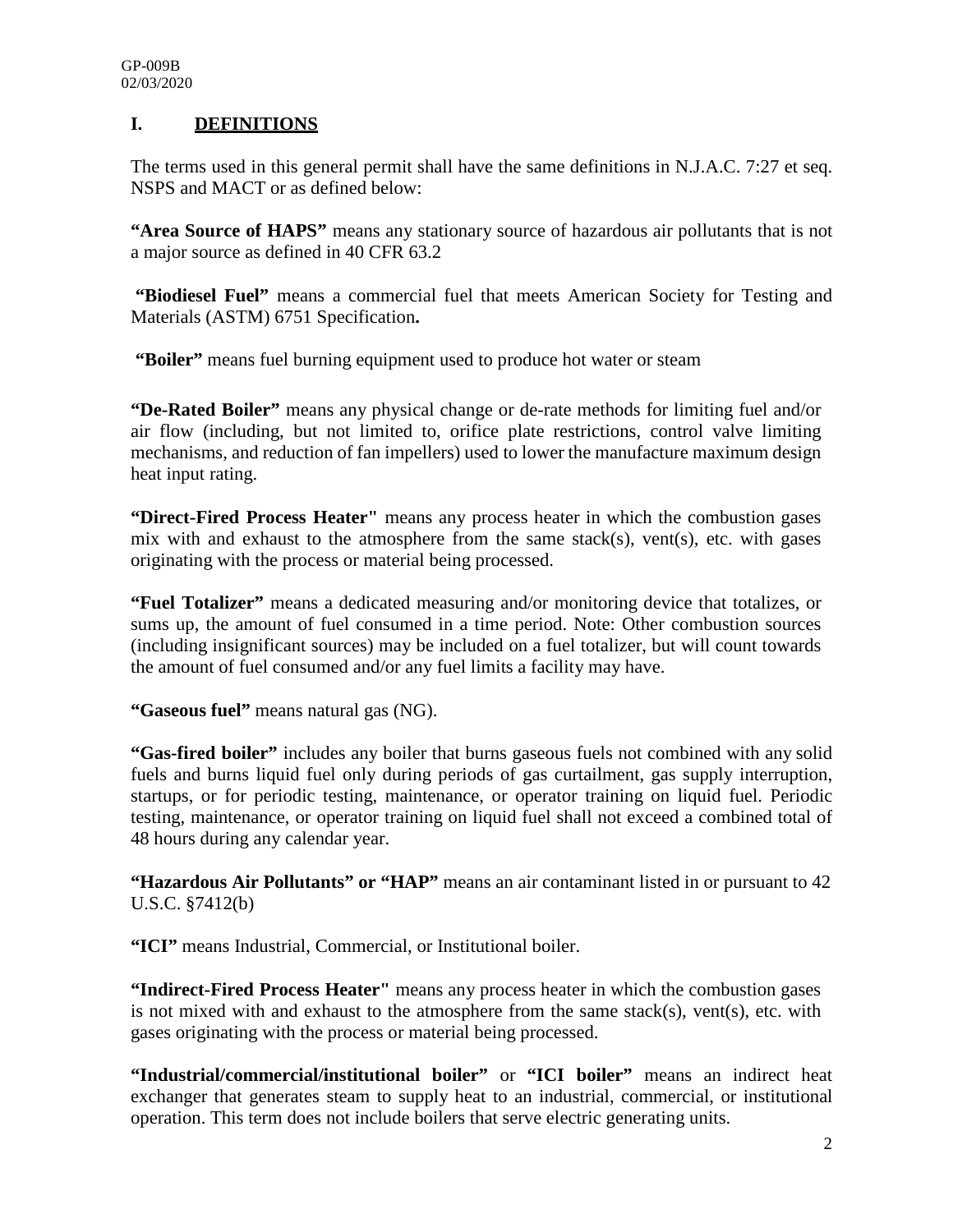**"Insignificant Source"** means any equipment or source operation that does not need a permit and certificate pursuant to N.J.A.C. 7:27-8.2.

**"Limited-use Boiler"** means any boiler that burns any amount of solid or liquid fuels and has a federally enforceable average annual capacity factor of no more than 10 percent.

**"MMBTU/hr (HHV)"** means a unit of measure of heat input rate expressed as Millions of British Thermal Units per hour, based on the higher heating value of the fuel.

**"Maximum Rated Heat Input"** means the maximum design capacity for the amount of fuel a combustion source is able to burn in a given period based on the manufacturer's specifications. This term is expressed in MMBTU/hr, based on the higher heating value of the fuel.

**"Modify"** or **"modification"** means any physical change in, or change in the method of operation of, existing equipment or control apparatus that increases the amount of actual emissions of any air contaminant emitted by that equipment or control apparatus or that results in the emission of any air contaminant not previously emitted. This term shall not include normal repair and maintenance.

**"NSPS Subpart Dc"** means, a New Source Performance Standards Subpart applicable to steam generating equipment for which construction, modification, or reconstruction commenced after June 9, 1989 and that has a maximum design heat input capacity of 100 million BTU per hour or less, but greater than or equal to 10 million BTU per hour. {40 CFR 60.40c et seq}

**Oxygen trim system"** means a system of monitors that is used to maintain excess air at the desired level in a combustion device. A typical system consists of a flue gas oxygen and/or carbon monoxide monitor that automatically provides a feedback signal to the combustion air controller.

**"Period of gas curtailment or supply interruption"** means a period of time during which the supply of gaseous fuel to an affected boiler is restricted or halted for reasons beyond the control of the facility. The act of entering into a contractual agreement with a supplier of natural gas established for curtailment purposes does not constitute a reason that is under the control of a facility for the purposes of this definition. An increase in the cost or unit price of natural gas due to normal market fluctuations not during periods of supplier delivery restriction does not constitute a period of natural gas curtailment or supply interruption. On-site gaseous fuel system emergencies or equipment failures qualify as periods of supply interruption when the emergency or failure is beyond the control of the facility.

**"USEPA AP-42 Emission Factors"** means a compilation of air pollutant emissions factors by source category as the primary compilation of EPA's emission factors information https://www.epa.gov/air-emissions-factors-and-quantification/ap-42-compilation-airemissions-factors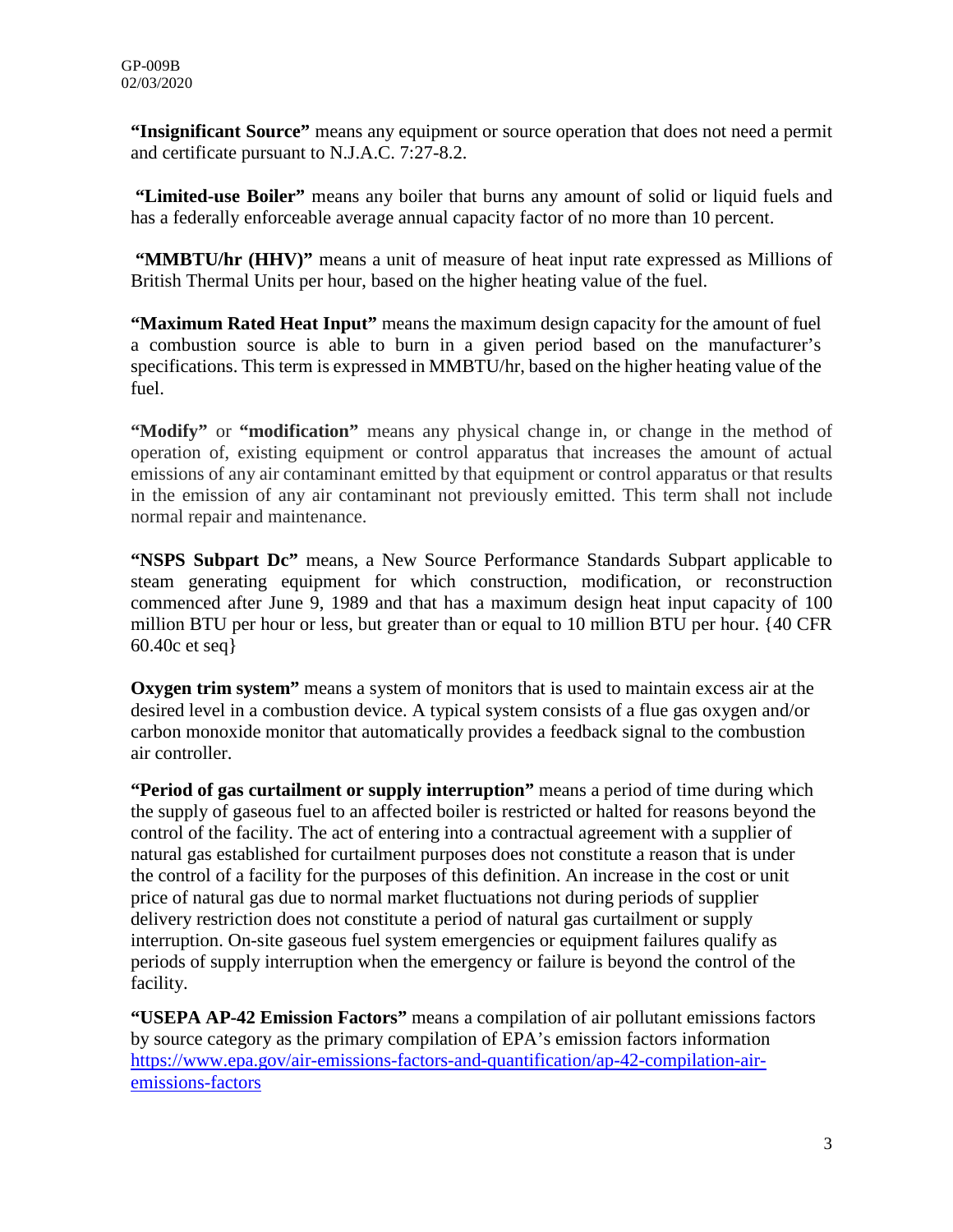### **II. AUTHORITY**

This general permit is issued under the authority of N.J.S.A. 26:2C-9.2. This general permit shall allow for inspections and evaluations to assure conformance with all provisions of N.J.A.C. 7:27 et seq. An opportunity for public comment was provided on August 19, 2019.

### **III. APPLICABILITY**

This general permit allows for the construction, installation, reconstruction, modification and operation of:

◆ A single boiler with a maximum rated heat input to the burning chamber greater than or equal to 10 million BTU/hr and less than 50 million BTU/hr;

OR

◆ Multiple boilers with a maximum rated heat input to the burning chamber greater than or equal to 10 million BTU/hr and less than 50 million BTU/hr each.

The potential-to-emit (PTE) for the equipment covered under this general permit is established using State of the Art emission levels and USEPA AP-42 emission factors based on the maximum total fuel limit for all boiler(s).

Each facility may possess only one GP-009B at any time. If a facility wants to make an option change in their existing general permit or wants to add a new boiler, replace or make changes to an existing boiler that's already registered under GP-009B, then, a new general permit registration is required. The new general permit registration will supersede the existing general permit.

This General Permit is applicable to boiler(s) burning the following commercial fuels:

- Natural Gas;
- No. 2 Fuel Oil\* only during periods of gas curtailment, gas supply emergencies or periodic testing as listed in the **Facility Specific Requirements Item No.15.**

\*Note: No. 2 fuel oil can be a blend of up to 5% by volume biodiesel fuel.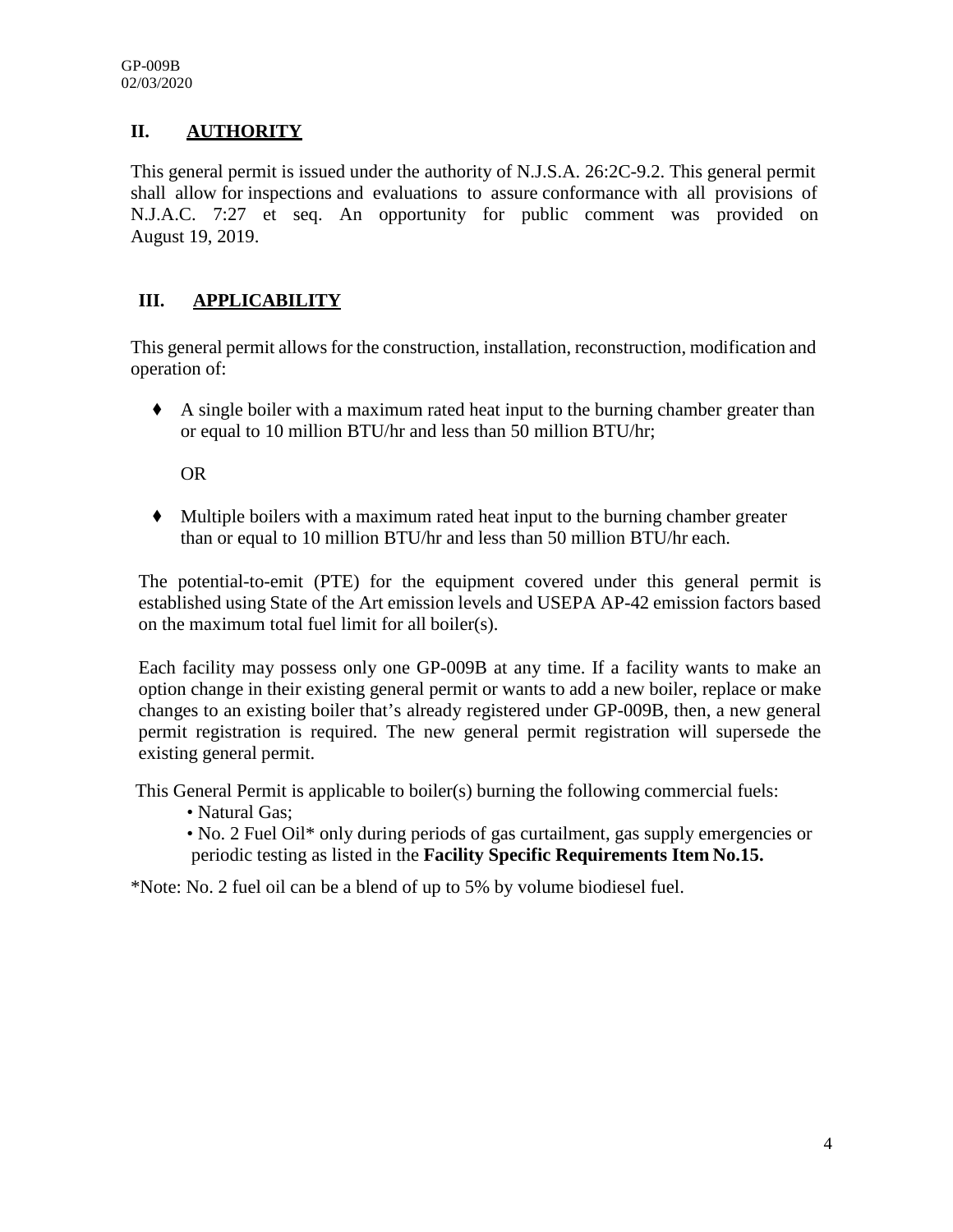### **IV. EXCLUSIONS**

This general permit cannot be used to register the following equipment:

- 1. A boiler whose maximum rated heat input to the burning chamber is less than 10 MMBTU/hr;
- 2. A boiler whose maximum rated heat input to the burning chamber is 50 MMBTU/hr or greater;
- 3. Emergency generators, fire pumps, or any other internal combustion engines;
- 4. A boiler burning fuel other than natural gas or no.2 fuel during natural gas curtailment explained in reference item 15 in the compliance plan;
- 5. Direct-fired and Indirect-fired process heater;
- 6. Space heaters;
- 7. De-rated boiler;
- 8. A boiler sharing the same emission point(s) and/or control device(s) with other source(s) that are not registered under this general permit;
- 9. Limited-use Boilers;
- 10. Boilers serving electric generating units;
- 11. A boiler subject to MACT Subpart JJJJJJ.

### **V. EQUIPMENT SPECIFICATIONS**

- Each boiler registered under this general permit shall have a maximum rated heat input of greater than or equal to 10 MMBTU/hr and less than 50 MMBTU/hr based on manufacturer's specifications.
- Each boiler with a gross heat input greater than or equal to ten (10) million BTU per hour and less than fifty (50) million BTU per hour shall adjust the combustion process annually in the same quarter of each calendar year. The boiler is not required to adjust the combustion process, while no.2 fuel oil is burned during natural gas curtailment explained in reference item 15 in the compliance plan.
- Stack(s) height above ground for the boiler(s) should be 20 feet or greater.
- Each boiler registered under this general permit must meet the New Jersey State of the Art (SOTA) emission levels listed in Table 1 below:

Table 1: State of the Art (SOTA) Emission Standards for Natural Gas-Fired Boilers

| Fuel Type   | Pollutants | <b>Emission Level</b><br>(lb/MMBTU) |
|-------------|------------|-------------------------------------|
|             | NOx        | 0.035                               |
| Natural Gas |            | 0.050                               |
|             |            | 0 005                               |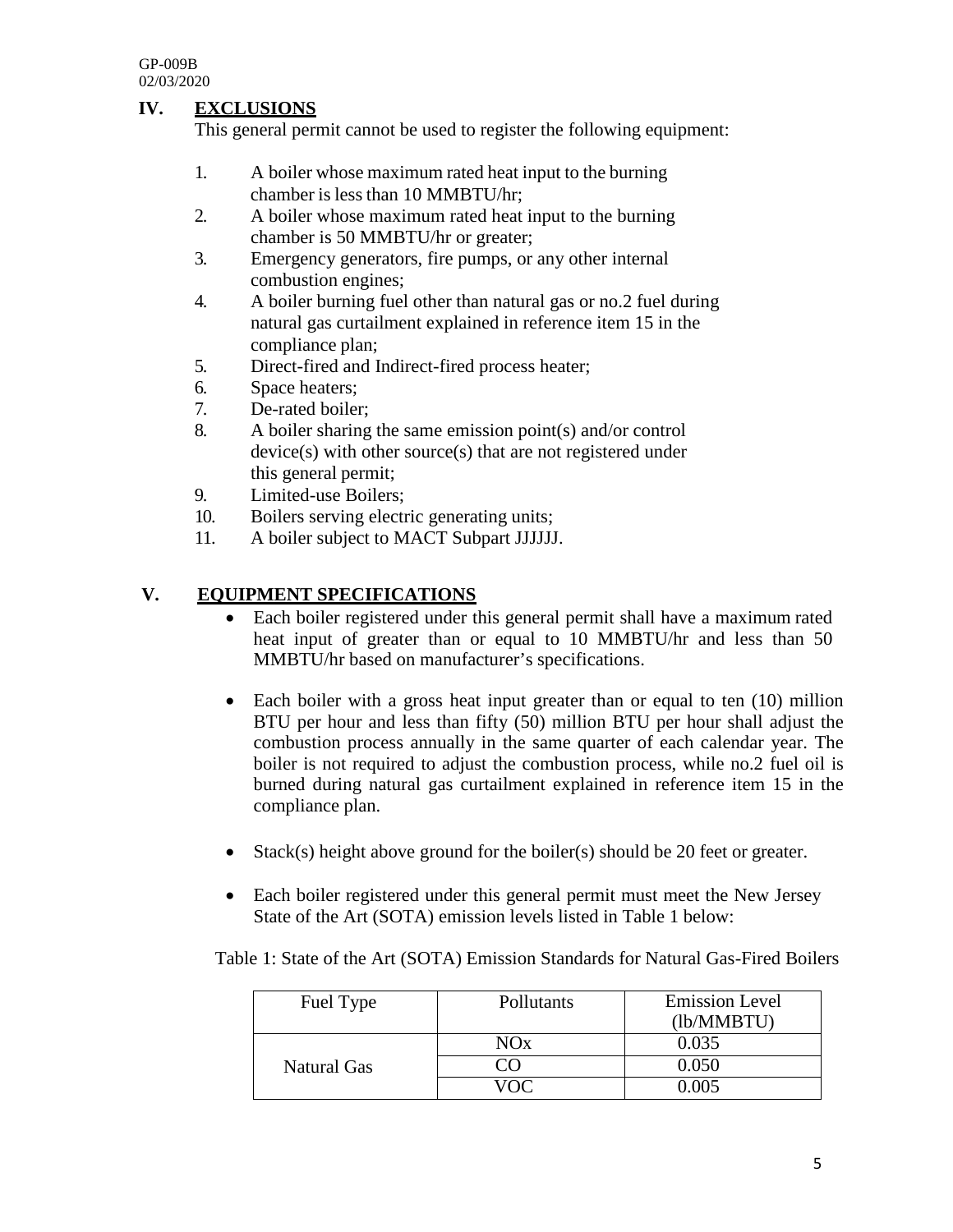- An initial stack test is required for each boiler equal to or greater than 25 MMBTU per hour and combusting natural gas to demonstrate compliance with NOx, CO, and VOC emission levels. If the Facility performed an initial stack test pursuant to N.J.A.C.7:27-19.7 after May 1, 2011 for a boiler, and the test results meet the State of the Art emission limits specified above and no modification to the boiler since the test, the boiler may be exempt from stack testing. The Department approved test results of the initial stack test shall be submitted with the GP registration under the attachment section.
- The boilers that use No.2 fuel oil as an emergency fuel must use 15 parts per million by weight (0.0015%) maximum sulfur content.
- The Permittee shall submit documentation for each boiler at the time of registration showing records of:
	- 1. The maximum rated heat input of the boiler, in millions of BTU per hour (HHV), per manufacturer's specifications, and
	- 2. Manufacturer's emission data; or one of the methods listed in the compliance plan, Monitoring Requirement in Ref # 12 to Ref # 14 to demonstrate compliance with the New Jersey State of the Art (SOTA) emission levels (lb/MMBTU) as specified in Table 1 above.

### **VI. POTENTIAL –TO - EMIT OPTIONS**

The annual PTE is calculated by specifying the total combined maximum natural gas limit for all boilers registered under this general permit using state of the art emission levels for NOx, CO and VOC and USEPA AP-42 Emission Factors for TSP, PM-10, PM2.5, SO2 and HAPs emissions.

- o Compliance with the annual emission limit for each air contaminant shall be based on the maximum annual fuel consumption. Permittee shall comply with the fuel limit entered in the registration form. This GP doesn't allow more than 840 MMSCF/yr.
- o The annual PTE is calculated by specifying the total combined maximum natural gas limit for all boilers registered under this general permit.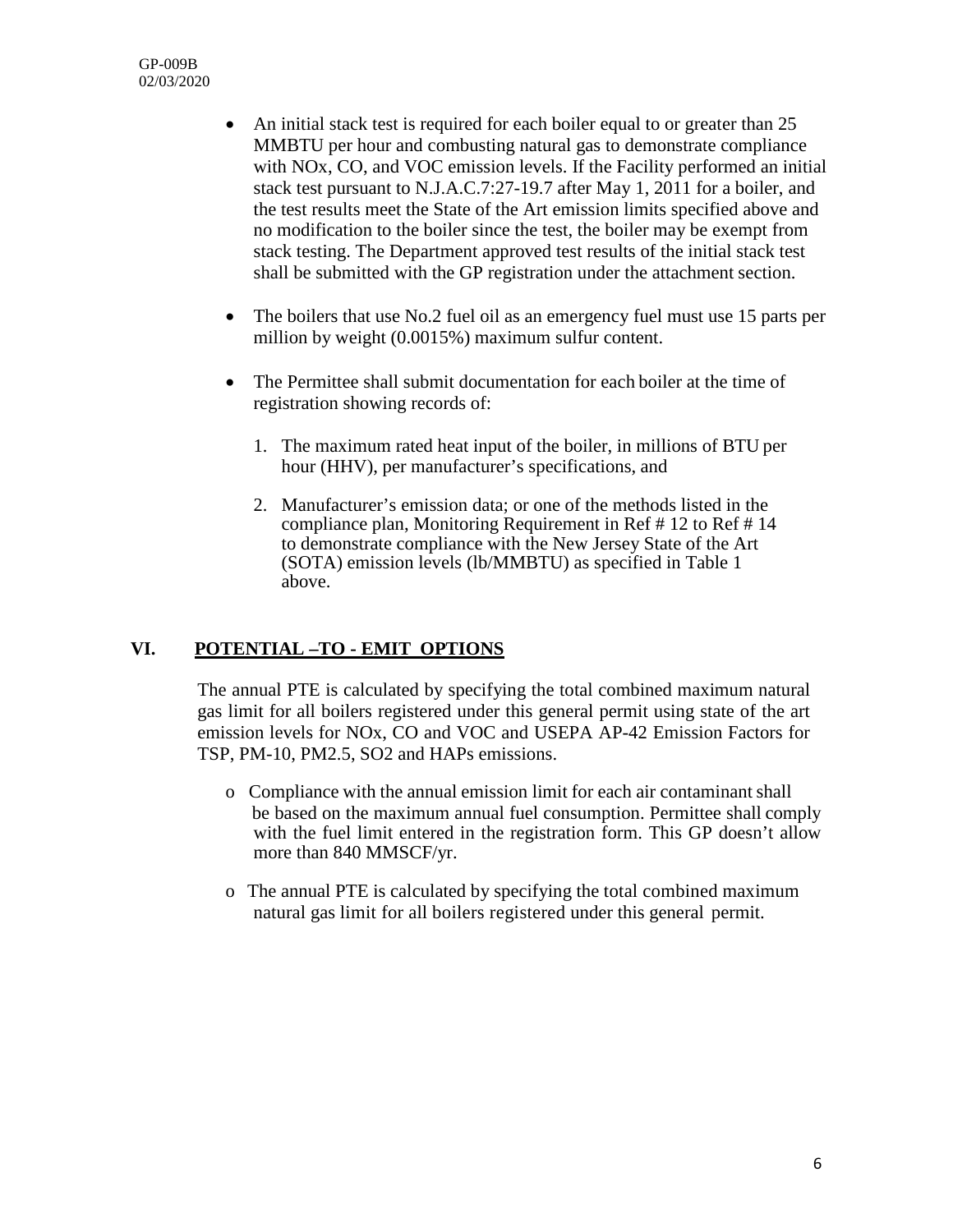#### **VII. SUBMITTAL / CONTACT INFORMATION:**

For assistance or contact information please go to one of the following resources:

- 1. Air Compliance and Enforcement: <http://www.nj.gov/dep/enforcement/air.html>
- 2. Small Business Assistance Program: <http://www.nj.gov/dep/aqes/sbap/index.html>
- 3. Bureau of Stationary Sources: <http://www.nj.gov/dep/aqpp/>
- 4. Bureau of Technical Services: <https://www.nj.gov/dep/bts/>
- 5. USEPA Region 2 Director, Division of Enforcement & Compliance Assistance 290 Broadway New York, New York 10007-1866 <https://www.epa.gov/aboutepa/epa-region-2>
- 6. Federal Requirements:  **40 CFR Part 60 Subpart Dc** Standards of Performance for Small Industrial – Commercial – Institutional – Steam Generating Units [http://www.ecfr.gov](http://www.ecfr.gov/) (Title 40; Part 60; Browse Parts: 60.1 – 60.496; Subpart Dc 60.40c)

#### **VIII. COMPLIANCE PLAN**

The equipment covered by this general permit is subject to the applicable requirements listed on the following pages.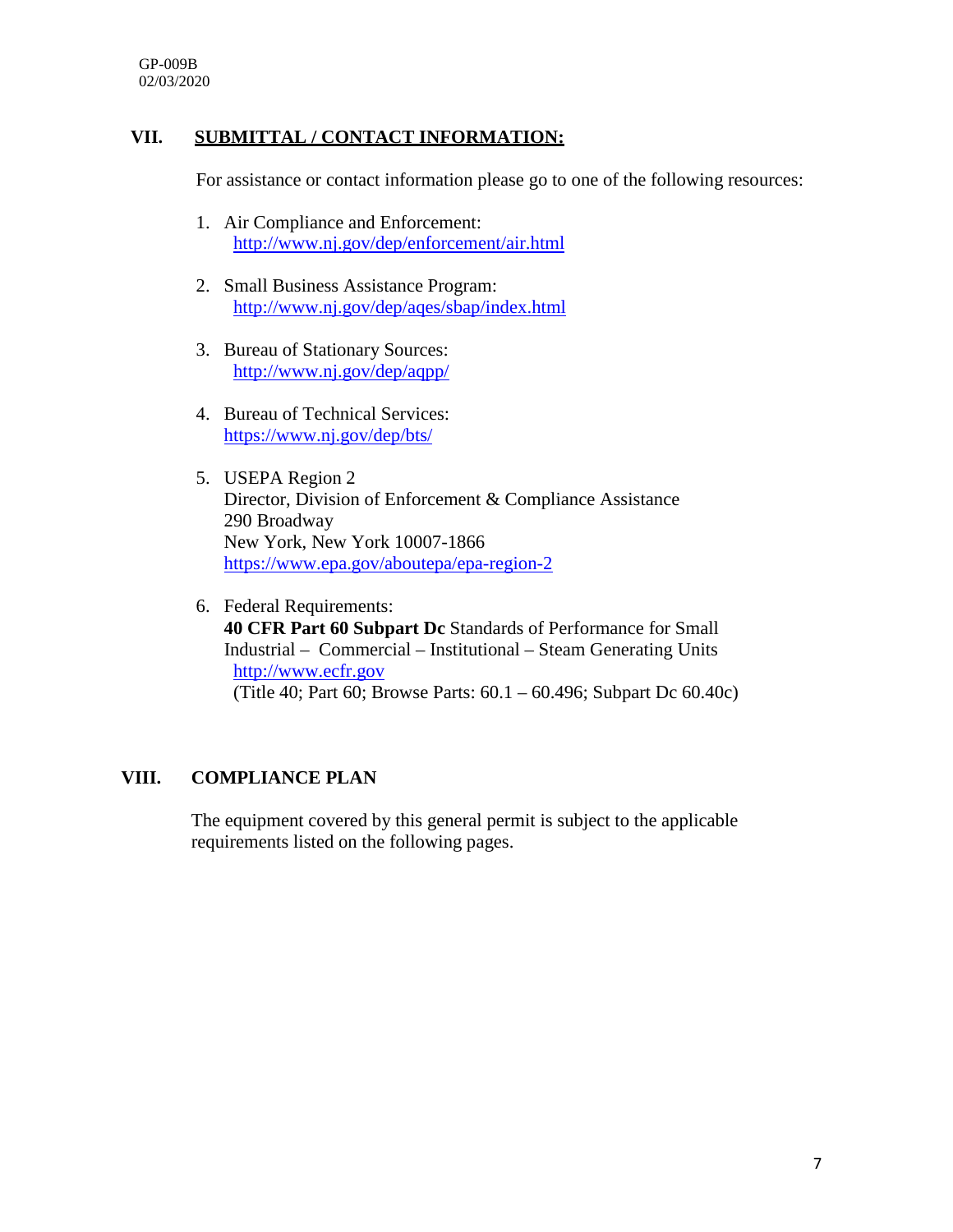## **COMPLIANCE PLAN: Boiler(s) each greater than or equal to 10 MMBTU/hr and less than 50 MMBTU/hr:**

**burning Natural Gas based on annual fuel limit (no.2 Fuel oil during gas curtailment only)**

| <b>Ref</b><br># | <b>Applicable Requirement</b>                                                                                                                                                                                                                                                                                   | <b>Monitoring Requirement</b> | <b>Record keeping Requirement</b> | Submittal/<br><b>Action</b>                                                                                                                                                                                                                                                                                                                                                    |
|-----------------|-----------------------------------------------------------------------------------------------------------------------------------------------------------------------------------------------------------------------------------------------------------------------------------------------------------------|-------------------------------|-----------------------------------|--------------------------------------------------------------------------------------------------------------------------------------------------------------------------------------------------------------------------------------------------------------------------------------------------------------------------------------------------------------------------------|
| 1.              | In addition to this Compliance Plan,<br>all conditions contained in the<br>document "General Procedures for<br>General Permits" posted at the web<br>page address<br>https://www.state.nj.us/dep/aqpp/ge<br>nproc.htm, are enforceable.<br>$[N.J.A.C. 7:27-8.13(a)]$                                            | None.                         | None.                             | None.                                                                                                                                                                                                                                                                                                                                                                          |
| 2.              | The Permittee shall ensure<br>combustion equipment included in<br>this General Permit is easily<br>identifiable by clear and conspicuous<br>labeling, including manufacturer<br>name, model number, serial number,<br>and maximum gross heat input rate<br>to the burning chamber.<br>$[N.J.A.C. 7:27-8.13(a)]$ | None.                         | None.                             | Submit supporting<br>documentation as<br>Manufacturer's specification<br>as an attachment to the<br>registration showing the<br>maximum gross heat input<br>rate to the burning chamber.<br>$[N.J.A.C. 7:27-8.13(d)]$                                                                                                                                                          |
| 3               | Permittee shall not use the equipment<br>in a manner which will cause visible<br>emissions, exclusive of visible<br>condensed water vapor, except for a<br>period no more than 3 minutes in any<br>consecutive 30-minute period.<br>[N.J.A.C. 7:27-3.2 (a)]                                                     | None.                         | None.                             | If visible emissions are<br>observed, refer to operator<br>manual for corrective action.<br>If corrective action fails to<br>correct visible emissions<br>within 24 hours of<br>observation, the Permittee<br>shall immediately report the<br>incident to the Department by<br>calling the Environmental<br>Action Hotline at (877) 927-<br>6337.<br>$[N.J.A.C. 7:27-8.13(d)]$ |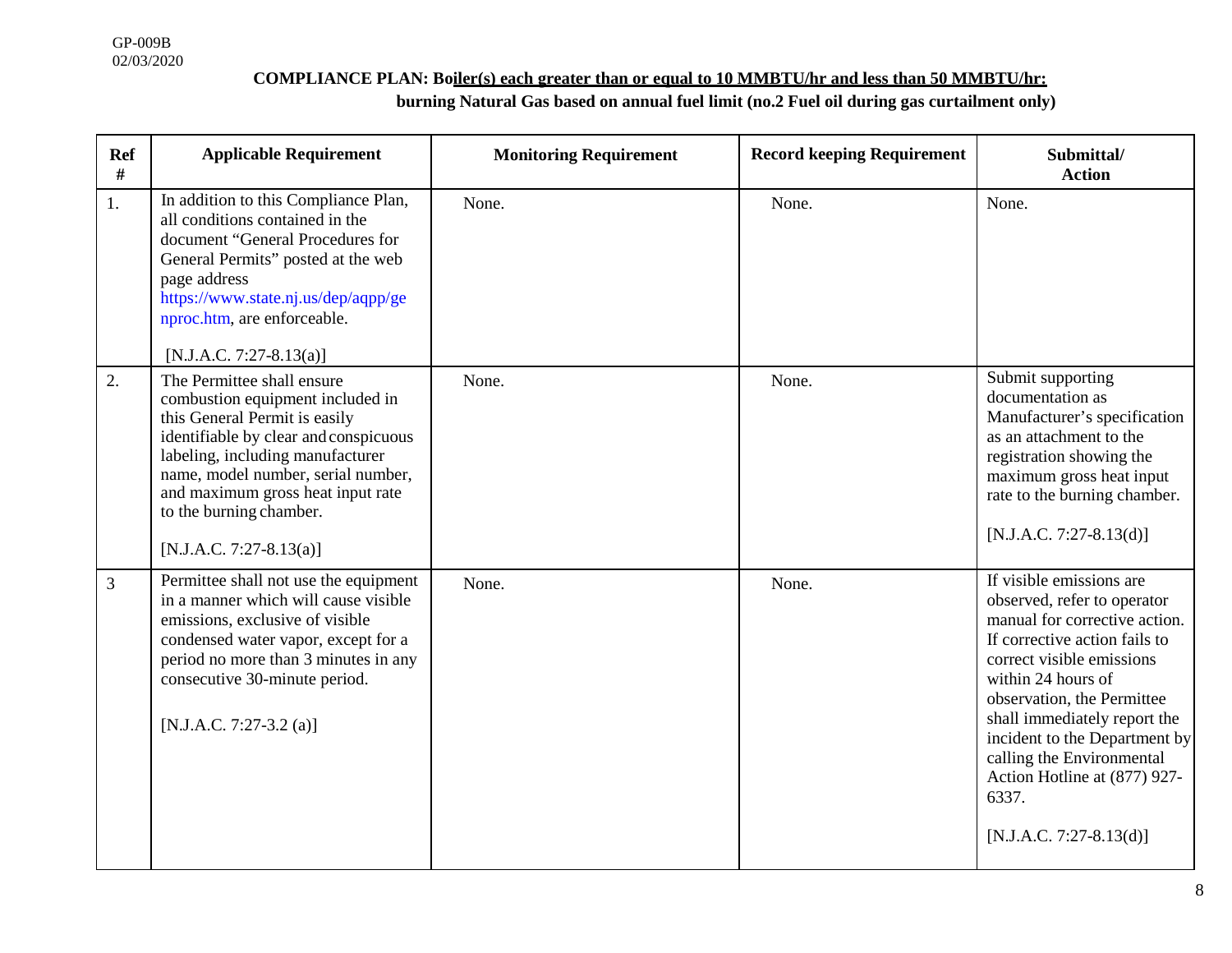| 91 VVZD    |  |
|------------|--|
| 02/03/2020 |  |

| $\overline{4}$ | Particulate emission limit from the<br>combustion of fuel based on the rated<br>heat input of source.<br>[N.J.A.C. 7:27-4.2(a)]                                                                                                                                                                                                                                                                                                                                                                    | None. | None. | None.                                                                                                                                                                                                                                                                                                                                                                                                                                                                                                                                                       |
|----------------|----------------------------------------------------------------------------------------------------------------------------------------------------------------------------------------------------------------------------------------------------------------------------------------------------------------------------------------------------------------------------------------------------------------------------------------------------------------------------------------------------|-------|-------|-------------------------------------------------------------------------------------------------------------------------------------------------------------------------------------------------------------------------------------------------------------------------------------------------------------------------------------------------------------------------------------------------------------------------------------------------------------------------------------------------------------------------------------------------------------|
| 5              | This equipment shall not cause any<br>air contaminant, including an air<br>contaminant detectable by the sense<br>of smell, to be present in the outdoor<br>atmosphere in such quantity and<br>duration which is, or tends to be,<br>injurious to human health or welfare,<br>animal or plant life or property, or<br>would unreasonably interfere with<br>the enjoyment of life or property,<br>except in areas over which the<br>Permittee has exclusive or<br>occupancy.<br>$[N.J.A.C. 7:27-5]$ | None. | None. | Any operation of the<br>equipment which may cause<br>a release of air contaminants<br>in a quantity or<br>concentration which poses a<br>potential threat to public<br>health, welfare, or the<br>environment or which might<br>reasonably result in citizen<br>complaints shall be reported<br>by the Permittee as required<br>by the Air Pollution Control<br>Act. The Permittee shall<br>immediately notify the<br>Department of any non-<br>compliance by calling the<br>Environmental Action Hotline<br>at (877) 927-6337.<br>$[N.J.S.A. 26:2C-19(e)]$ |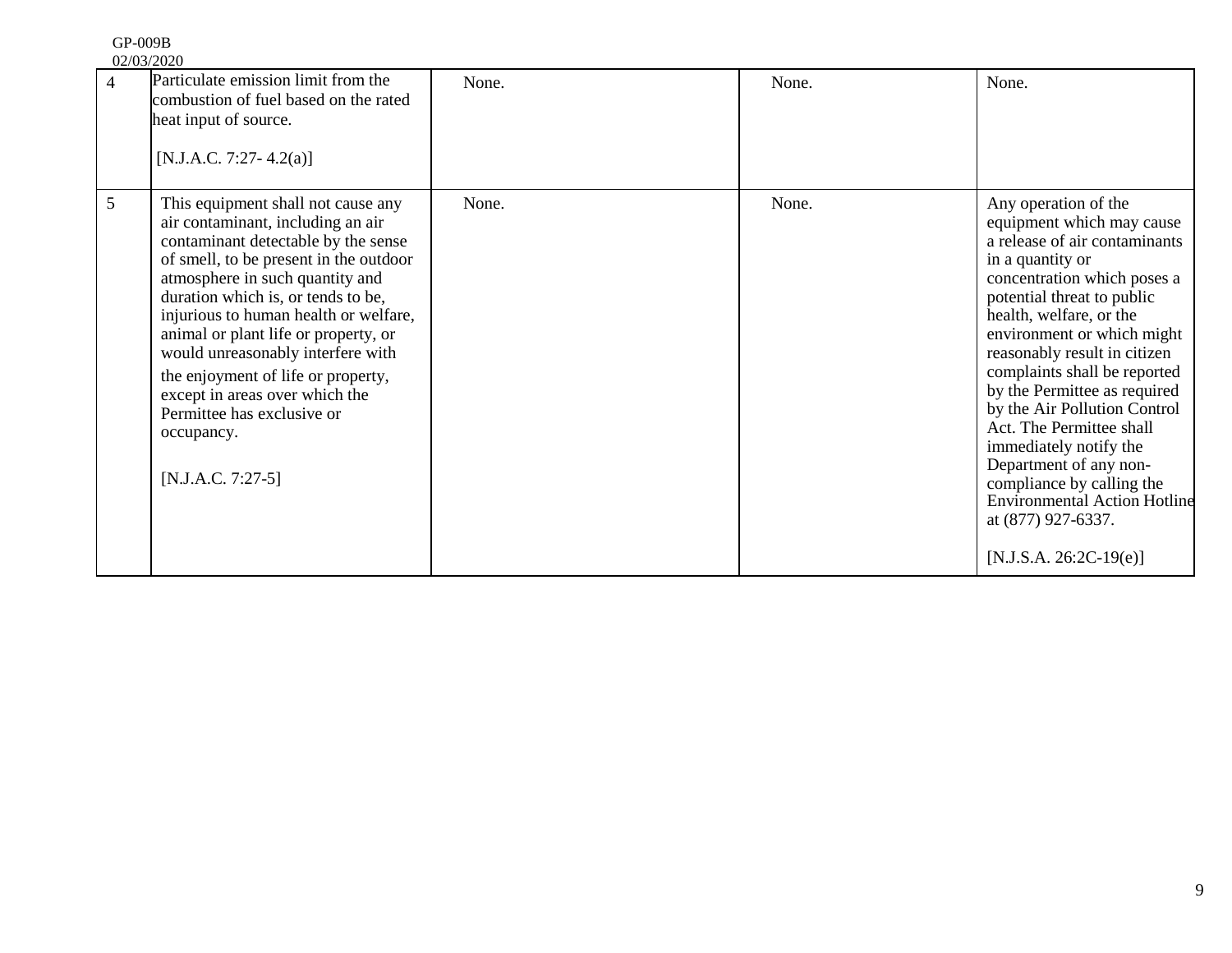| <u>VZJUJIZUZU</u><br>6 | Maximum No. of Billable                                       | None. | None. | None. |
|------------------------|---------------------------------------------------------------|-------|-------|-------|
|                        | Compliance Inspections $\leq 4$                               |       |       |       |
|                        | inspections. The equipment covered                            |       |       |       |
|                        | by this permit will be subject to                             |       |       |       |
|                        | inspection fees for the maximum                               |       |       |       |
|                        | periodic compliance inspections (as                           |       |       |       |
|                        | defined in N.J.A.C $7:27-8.1$ ) over the                      |       |       |       |
|                        | life of the Certificate, after it receives                    |       |       |       |
|                        | final approval for a five year                                |       |       |       |
|                        | duration. The Permittee will be                               |       |       |       |
|                        | invoiced for a service fee per                                |       |       |       |
|                        | inspection pursuant to N.J.A.C. 7:27-                         |       |       |       |
|                        | 8.6 after the periodic compliance<br>inspection is conducted. |       |       |       |
|                        |                                                               |       |       |       |
|                        |                                                               |       |       |       |
|                        | [N.J.A.C. 7:27-8.13(e)]                                       |       |       |       |
|                        |                                                               |       |       |       |
| $\overline{7}$         | The stack height above ground for                             | None. | None. | None. |
|                        | each boiler shall be 20 ft. or greater.                       |       |       |       |
|                        |                                                               |       |       |       |
|                        |                                                               |       |       |       |
|                        | $[N.J.A.C.7:27-8.13(a)]$                                      |       |       |       |
|                        |                                                               |       |       |       |
|                        |                                                               |       |       |       |
|                        |                                                               |       |       |       |
|                        |                                                               |       |       |       |
|                        |                                                               |       |       |       |
|                        |                                                               |       |       |       |
|                        |                                                               |       |       |       |
|                        |                                                               |       |       |       |
|                        |                                                               |       |       |       |
|                        |                                                               |       |       |       |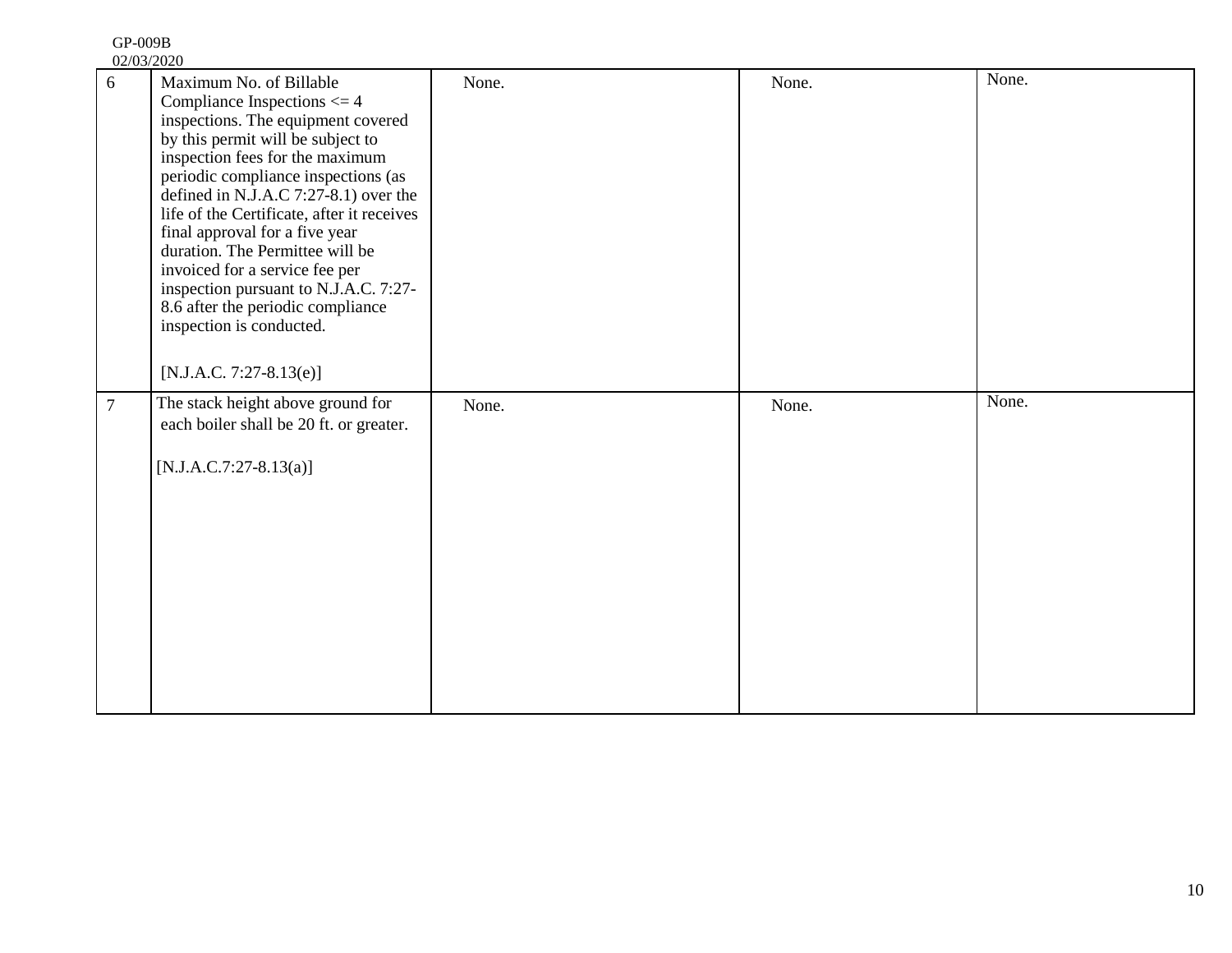| 02/03/2020 |                                                                                                                                                                                                                                                                                                                                                                                                                                                                                                                                                                                                                                                                                                                               |                                                                                                                                                                                                                                                                                                                                                                                                                                                                                                                                                                                                                                                                                                                                                                                                                                                                                                                                                                                                                                                                                                                                                                                                                                                                                                                                                                                                                                                  |                                                                                                                                                                                                                                                                                                                                                                                                                                                                                                                                                                                                                                                                                                                                                                                                                                                                                                                                                                                                                                                                                                                                                                               |                                                                                                                                                                                                                                                                                                                                                                                                                                                                                                                                                                                                                                                                                                                                                                                                                                                                                                                                       |
|------------|-------------------------------------------------------------------------------------------------------------------------------------------------------------------------------------------------------------------------------------------------------------------------------------------------------------------------------------------------------------------------------------------------------------------------------------------------------------------------------------------------------------------------------------------------------------------------------------------------------------------------------------------------------------------------------------------------------------------------------|--------------------------------------------------------------------------------------------------------------------------------------------------------------------------------------------------------------------------------------------------------------------------------------------------------------------------------------------------------------------------------------------------------------------------------------------------------------------------------------------------------------------------------------------------------------------------------------------------------------------------------------------------------------------------------------------------------------------------------------------------------------------------------------------------------------------------------------------------------------------------------------------------------------------------------------------------------------------------------------------------------------------------------------------------------------------------------------------------------------------------------------------------------------------------------------------------------------------------------------------------------------------------------------------------------------------------------------------------------------------------------------------------------------------------------------------------|-------------------------------------------------------------------------------------------------------------------------------------------------------------------------------------------------------------------------------------------------------------------------------------------------------------------------------------------------------------------------------------------------------------------------------------------------------------------------------------------------------------------------------------------------------------------------------------------------------------------------------------------------------------------------------------------------------------------------------------------------------------------------------------------------------------------------------------------------------------------------------------------------------------------------------------------------------------------------------------------------------------------------------------------------------------------------------------------------------------------------------------------------------------------------------|---------------------------------------------------------------------------------------------------------------------------------------------------------------------------------------------------------------------------------------------------------------------------------------------------------------------------------------------------------------------------------------------------------------------------------------------------------------------------------------------------------------------------------------------------------------------------------------------------------------------------------------------------------------------------------------------------------------------------------------------------------------------------------------------------------------------------------------------------------------------------------------------------------------------------------------|
| 8          | Each boiler with a gross heat input<br>greater than or equal to ten (10)<br>million BTU per hour and less than<br>fifty (50) million BTU per hour shall<br>adjust the combustion process<br>annually in the same quarter of each<br>calendar year.<br>If the source is not operated during<br>the quarter of the calendar year in<br>which the annual adjustment is to be<br>performed, the Permittee shall<br>perform the adjustment within seven<br>days after the boiler is next operated.<br>The adjustment of the combustion<br>process shall be done in accordance<br>with the procedure set forth at<br>N.J.A.C. 7:27-19.16.<br>[N.J.A.C. 7:27-16.8(b)], [N.J.A.C.<br>7:27-16.8(c)] and [N.J.A.C. 7:27-<br>$19.7(g)$ ] | The Permittee shall perform the<br>adjustment of the combustion process in<br>accordance with the combustion<br>adjustment monitoring procedures<br>specified in NJDEP Technical Manual<br>1005 and the procedure at<br>N.J.A.C. 7:27-19.16(a) as follows:<br>1. Inspect the burner, and clean or<br>replace any components of the burner as<br>necessary; 2. Inspect the flame pattern<br>and make any adjustments to the burner<br>necessary to optimize the flame pattern<br>consistent with the manufacturer's<br>specifications; 3. Inspect the system<br>controlling the air-to-fuel ratio, and<br>ensure that it is correctly calibrated and<br>functioning properly; 4. Minimize the<br>total emissions of NO <sub>x</sub> and CO<br>consistent with the manufacturer's<br>specifications; 5. Measure the<br>concentrations in the effluent stream of<br>NO <sub>x</sub> and CO in ppmvd and O <sub>2</sub> in<br>percent, before and after the adjustment<br>is made; and 6. Convert the measured<br>emission values of NOx, CO and O2<br>concentrations to lb/MMBTU according<br>to the following formula: Lb/MM BTU<br>$=$ ppmvd $*$ MW<br>* F dry factor * O2 correction<br>factor/387,000,000, where: ppmvd is the<br>concentration in parts per million by<br>volume, dry basis, of NOx or CO; MW<br>is the Molecular Weight for NOx=46<br>lb/lb-mole, CO=28 lb/lb-mole; F Dry<br>factor for: Natural Gas $= 8,710$<br>dscf/MMBTU; | Recordkeeping by manual<br>logging of parameter or storing<br>data in a computer data system<br>upon performing combustion<br>adjustments. The Permittee<br>shall record the following<br>information for each<br>adjustment: 1. The date of the<br>adjustment and the times at<br>which it began and ended; 2.<br>The name, title and affiliation<br>of the person who made the<br>adjustment; 3. The NO <sub>x</sub> and<br>CO concentrations in the<br>effluent stream, in ppmvd,<br>before and after each actual<br>adjustment was made; 4. The<br>concentration of O2 (in percent<br>dry basis) at which the CO and<br>NO <sub>x</sub> concentrations were<br>measured; 5. A description of<br>any corrective action taken; 6.<br>Results from any subsequent<br>test performed after taking any<br>corrective action, including<br>concentrations and converted<br>emission values in<br>(lb/MMBTU); 7. The type and<br>amount of fuel used over the<br>12 months prior to the annual<br>adjustment; 8. Any other<br>information which the<br>Department or the EPA has<br>required as a condition of<br>approval of any permit or<br>certificate issued for the source | Submit a report annually.<br>The Permittee shall submit<br>an Annual Combustion<br>Adjustment process report<br>to the department within 45<br>days after the adjustment of<br>the combustion process is<br>completed. The report shall<br>contain the following<br>information: (1) The<br>concentrations of NO <sub>x</sub> and<br>CO in the effluent stream in<br>ppmvd, and O2 in percent<br>dry basis, measured before<br>and after the adjustment of<br>the combustion process; (2)<br>The converted emission<br>values in lb/MMBTU for<br>the measurements taken<br>before and after the<br>adjustment of the<br>combustion process; (3) A<br>description of any<br>corrective actions taken as<br>part of the combustion<br>adjustment; and (4) The<br>type and amount of fuel<br>used over the 12 months<br>prior to the annual<br>adjustment.<br>The report shall be<br>submitted electronically to:<br>www.njdeponline.com |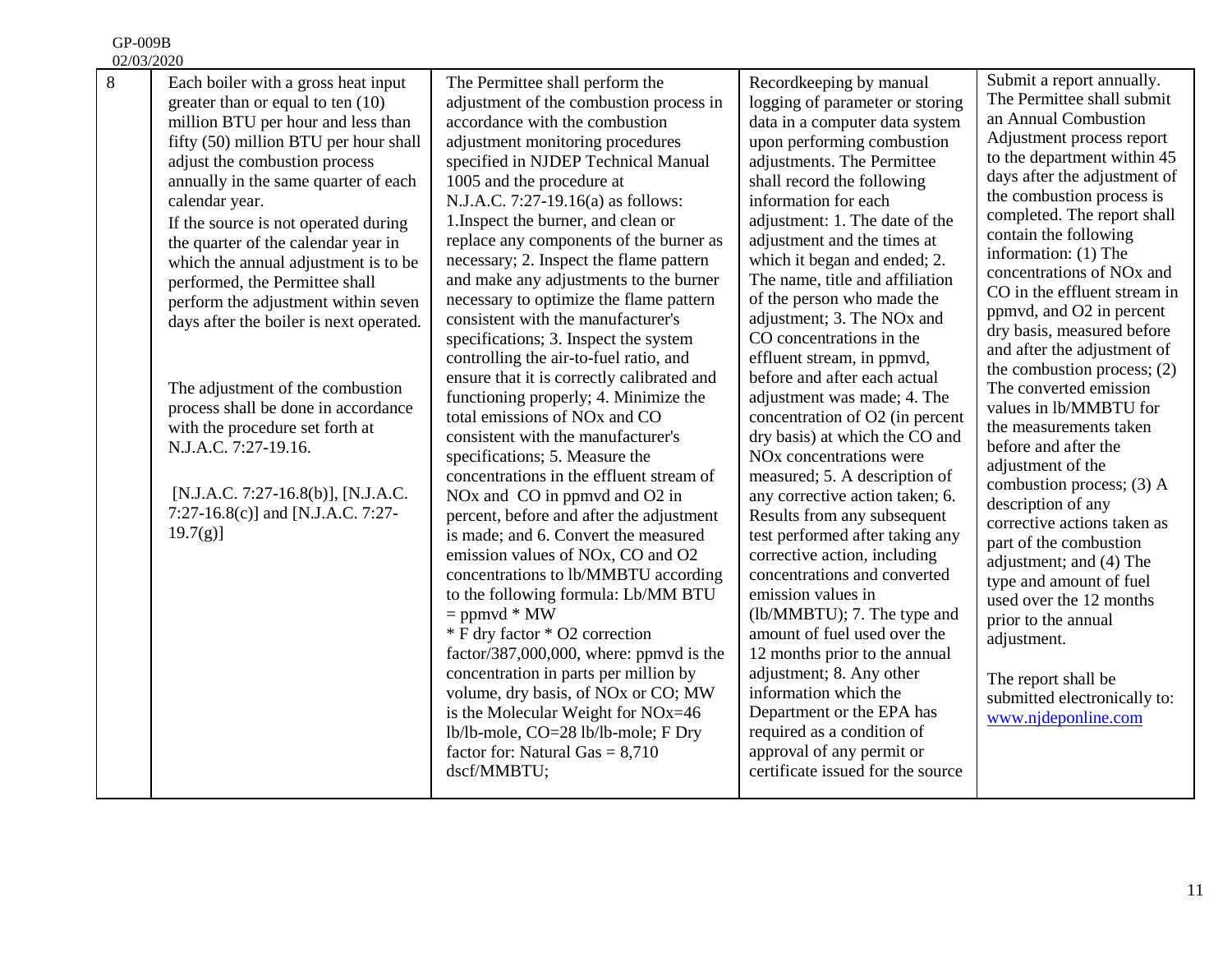|    | UZI UJI ZUZU                                                                                                                                                                                                                                                                                                                                                         | O2 correction factor: (20.9%)/(20.9% -<br>O2 measured), where O2 measured is<br>percent oxygen on a dry basis.<br>$[N.J.A.C. 7:27-19.16(a)]$                                                                                                                                                                                        | operation.<br>The records must be retained for<br>a minimum of five years and to<br>be made readily available to the<br>Department upon request.<br>$[N.J.A.C. 7:27-19.16(b)]$                                                                                                                                                                  | Instructions for submitting<br>this report online are<br>specified at:<br>http://www.nj.gov/dep/aqpp<br>/adjustment.htm<br>$[N.J.A.C. 7:27-19.16(c)]$<br>and<br>$[N.J.A.C. 7:27-19.16(d)]$ |
|----|----------------------------------------------------------------------------------------------------------------------------------------------------------------------------------------------------------------------------------------------------------------------------------------------------------------------------------------------------------------------|-------------------------------------------------------------------------------------------------------------------------------------------------------------------------------------------------------------------------------------------------------------------------------------------------------------------------------------|-------------------------------------------------------------------------------------------------------------------------------------------------------------------------------------------------------------------------------------------------------------------------------------------------------------------------------------------------|--------------------------------------------------------------------------------------------------------------------------------------------------------------------------------------------|
| 9  | The Permittee shall ensure that the<br>operating parameter settings of the<br>adjusted equipment or source<br>operation are established and<br>recorded after the combustion<br>process is adjusted and that the<br>adjusted equipment or source<br>operation be operated consistent<br>with the settings during annual<br>adjustment.<br>$[N.J.A.C. 7:27-19.16(e)]$ | Monitored by the operating parameter<br>settings that are established after the<br>combustion process is adjusted in order<br>to operate consistent with the settings<br>during annual adjustment.<br>$[N.J.A.C. 7:27-19.16(e)]$                                                                                                    | The Permittee shall record the<br>operating parameter settings<br>that are established after the<br>combustion process is adjusted<br>and retain until the next annual<br>adjustment, to be made readily<br>accessible to the Department<br>upon request.<br>$[N.J.A.C. 7:27-19.16(e)]$                                                         | None.                                                                                                                                                                                      |
| 10 | Compliance with the annual emission<br>limit for each criteria air contaminant<br>and each HAP contaminant emitted<br>above the reporting threshold listed in<br>Subchapter 17 shall be based on the<br>maximum annual fuel consumption.<br>Permittee shall comply with the fuel<br>limit entered in the registration form.<br>$[N.J.A.C. 7:27-8.13(h)]$             | Fuel flow/firing rate instrument<br>continuously on a consecutive 12-<br>month period (rolling 1-month basis).<br>The Permittee shall install and operate<br>fuel totalizer(s) to monitor the total<br>amount of fuel burned each 12<br>consecutive month period, based on a<br>rolling 1-month basis.<br>$[N.J.A.C. 7:27-8.13(d)]$ | Each month during<br>operation the Permittee<br>shall record:<br>1. Fuel type.<br>2. Current reading from the<br>fuel totalizer(s).<br>3. Monthly fuel usage.<br>4. Sum and record the<br>current monthly fuel usage<br>with the previous eleven<br>(11) month fuel usage totals<br>to determine the<br>consecutive twelve (12)<br>month total. | None.                                                                                                                                                                                      |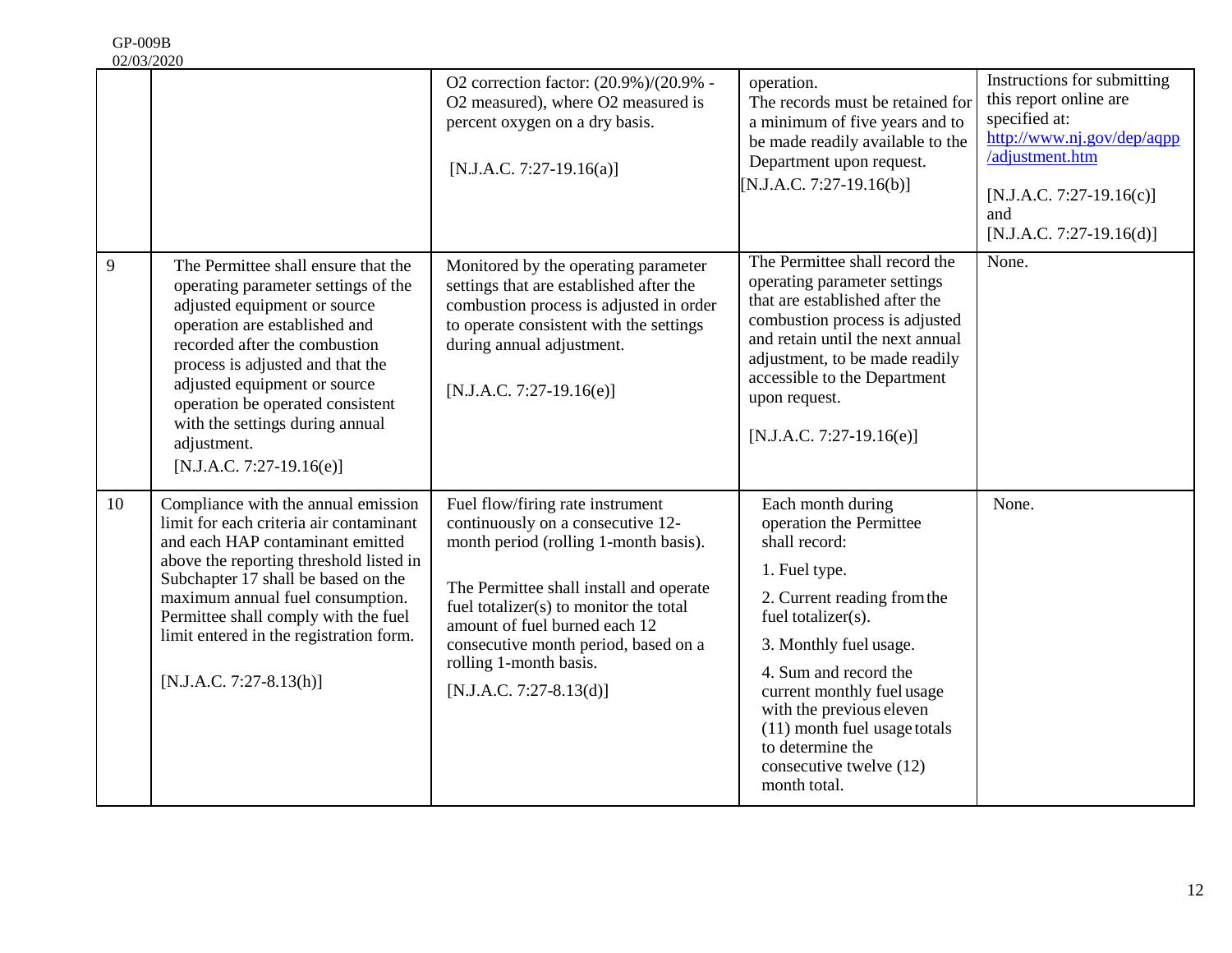02/03/2020

| All records shall be<br>maintained on site for a<br>period of no less than five<br>years and made readily<br>accessible to the<br>Department upon request.<br>[N.J.A.C. 7:27-8.13]<br>The permittee shall conduct an initial<br>Stack emission testing once initially, based<br>Other: The permittee shall keep<br>Stack test: Submit protocol,<br>11<br>the EMS memo demonstrating<br>stack testing for each boiler<br>on the average of three Department<br>conduct test and submit results.<br>validated stack test runs.<br>equal to or greater than 25 MM<br>compliance with the emission<br>The permittee shall submit an<br><b>BTU/hr</b> combusting natural gas<br>limits, for the life of the boiler,<br>initial stack test protocol to<br>[N.J.A.C. 7:27-19.7(i)].<br>to demonstrate compliance with the<br>and made it available to the<br>the Emission Measurement<br>VOC, CO and NO <sub>x</sub> emission levels.<br>Department upon request.<br>Section (EMS) at<br><b>Mailing Address:</b><br>[N.J.A.C. 7:27-19.7(i)].<br>Mail Code: 09-01<br>Testing must be conducted at worst-<br>PO Box 420, Trenton, NJ<br>case permitted operating conditions<br>08625 within 60 days of the<br>with regard to meeting the applicable<br>approved date of this permit.<br>emission standards, but without<br>creating an unsafe condition.<br>Within 30 days of initial stack<br>test protocol approval, the<br>If a boiler has already conducted the<br>permittee must contact<br>initial stack test under the NO <sub>x</sub> RACT<br>EMS at (609) 984-3443 to<br>within the past five years and the test<br>schedule a mutually<br>results meet the emission limits listed<br>acceptable test date.<br>in this GP and no modification(s) to<br>the boiler since the test, the boiler may<br>The initial stack test must be<br>be exempt from stack testing.<br>conducted within 180 days<br>from the date of the stack<br>[N.J.A.C. 7:27-19.7(i)].<br>testing protocol approval.<br>The complete initial stack<br>test report must be submitted<br>to the EMS within 45 days<br>after completing the stack<br>test. A summary of the initial<br>stack test results must also be<br>submitted to the appropriate |  |  |  |
|-------------------------------------------------------------------------------------------------------------------------------------------------------------------------------------------------------------------------------------------------------------------------------------------------------------------------------------------------------------------------------------------------------------------------------------------------------------------------------------------------------------------------------------------------------------------------------------------------------------------------------------------------------------------------------------------------------------------------------------------------------------------------------------------------------------------------------------------------------------------------------------------------------------------------------------------------------------------------------------------------------------------------------------------------------------------------------------------------------------------------------------------------------------------------------------------------------------------------------------------------------------------------------------------------------------------------------------------------------------------------------------------------------------------------------------------------------------------------------------------------------------------------------------------------------------------------------------------------------------------------------------------------------------------------------------------------------------------------------------------------------------------------------------------------------------------------------------------------------------------------------------------------------------------------------------------------------------------------------------------------------------------------------------------------------------------------------------------------------------------------------------------------------------------------------------------------------------------------|--|--|--|
|                                                                                                                                                                                                                                                                                                                                                                                                                                                                                                                                                                                                                                                                                                                                                                                                                                                                                                                                                                                                                                                                                                                                                                                                                                                                                                                                                                                                                                                                                                                                                                                                                                                                                                                                                                                                                                                                                                                                                                                                                                                                                                                                                                                                                         |  |  |  |
|                                                                                                                                                                                                                                                                                                                                                                                                                                                                                                                                                                                                                                                                                                                                                                                                                                                                                                                                                                                                                                                                                                                                                                                                                                                                                                                                                                                                                                                                                                                                                                                                                                                                                                                                                                                                                                                                                                                                                                                                                                                                                                                                                                                                                         |  |  |  |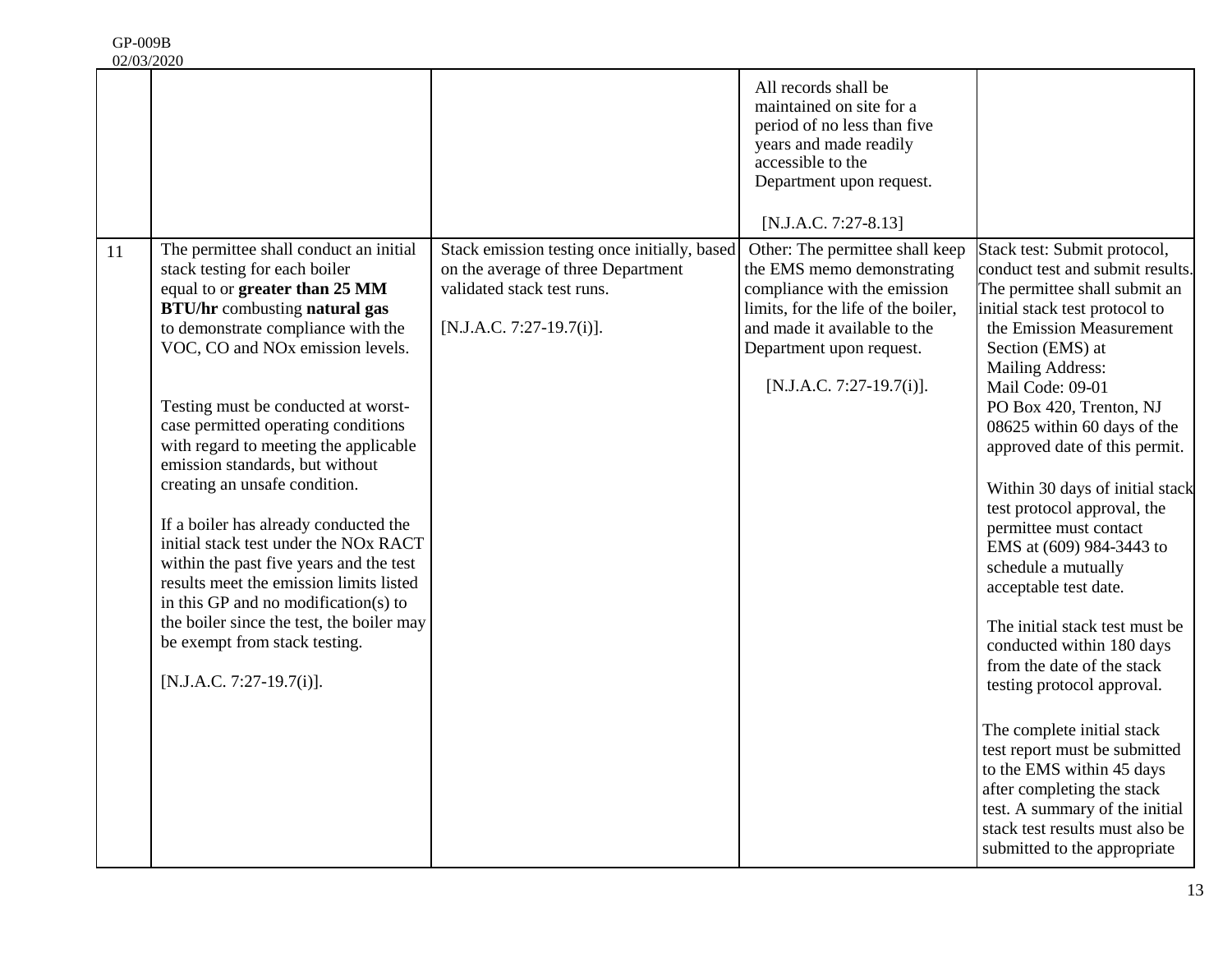| 02/03/2020 |                                                          |
|------------|----------------------------------------------------------|
|            | <b>Regional Enforcement Office</b>                       |
|            | at the address available at                              |
|            | https://www.nj.gov/dep/enforc                            |
|            | ement/air.html                                           |
|            |                                                          |
|            | The initial stack test results<br>must be certified by a |
|            | licensed professional                                    |
|            | engineer or certified                                    |
|            | industrial hygienist.                                    |
|            |                                                          |
|            | If a boiler has already                                  |
|            | conducted the initial stack                              |
|            | test, as it is specified in this                         |
|            | applicable requirement,<br>Permittee shall submit the    |
|            | DEP approved stack test                                  |
|            | results of the initial test at the                       |
|            | time of registration in the                              |
|            | attachment list.                                         |
|            |                                                          |
|            | [N.J.A.C. 7:27-19.7(i)].                                 |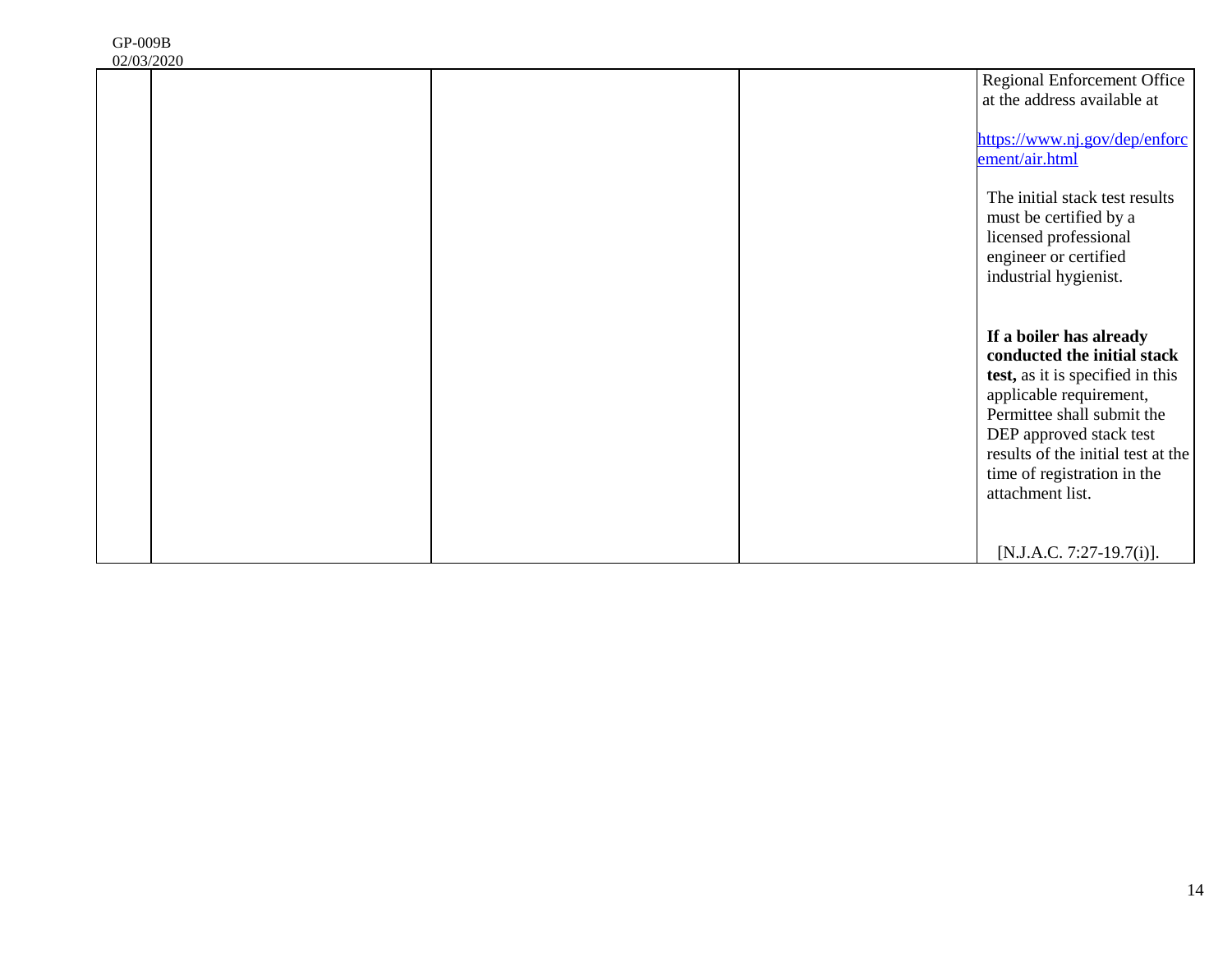| 12 | $NOx \le 0.035$ lb/MMBTU while<br>combusting Natural Gas | For boilers greater than or equal to 10<br><b>MMBTU/hr and less than 25</b><br><b>MMBTU/hr:</b>                                                                                                                                                                                                                                                                                                                                                                                                                              | For boilers greater than<br>or equal to 10 MMBTU/hr and<br>less than 25 MMBTU/hr:                                                                                                                                                      | For boilers greater than or<br>equal to 10 MMBTU/hr and<br>less than 25 MMBTU/hr:                                                                                                                                                                                          |
|----|----------------------------------------------------------|------------------------------------------------------------------------------------------------------------------------------------------------------------------------------------------------------------------------------------------------------------------------------------------------------------------------------------------------------------------------------------------------------------------------------------------------------------------------------------------------------------------------------|----------------------------------------------------------------------------------------------------------------------------------------------------------------------------------------------------------------------------------------|----------------------------------------------------------------------------------------------------------------------------------------------------------------------------------------------------------------------------------------------------------------------------|
|    | $[N.J.A.C. 7:27-8.13(h)].$                               | The permittee shall demonstrate<br>compliance with the NOx lb/MMBTU<br>emission limit using one or more of the<br>following methods:<br>stack test data validated by the<br>$\bullet$<br><b>Emission Measurement Section</b><br>(EMS);<br>Manufacturer's emission data;<br>$\bullet$<br><b>Annual Combustion Adjustment</b><br>portable monitoring results<br>conducted in accordance with<br>Technical Manual 1005; and/or<br><b>Continuous Emission Monitoring</b><br>$\bullet$<br>System (CEMS) data certified by<br>EMS. | Permittee shall keep records<br>of documentation showing<br>compliance with emission<br>levels. Records must be<br>retained for the life of this<br>General Permit and be made<br>readily available to the<br>Department upon request. | Submit supporting<br>documentation as<br>Manufacturer's specification<br>at the time of registration in<br>the attachment list.                                                                                                                                            |
|    |                                                          | For boilers equal to or greater than 25<br><b>MMBTU/hr:</b><br>Stack emission testing once<br>initially, based on the average of three<br>Department validated stack test runs.<br>$[N.J.A.C. 7:27-8.13(d)]$                                                                                                                                                                                                                                                                                                                 | For boilers equal to or<br>greater than 25 MMBTU/hr:<br>Stack test results, once<br>initially. See Reference #11<br>Recordkeeping Requirement.<br>[N.J.A.C. 7:27-8.13]                                                                 | For boilers equal to or<br>greater than 25 MMBTU/hr<br>Submit supporting<br>documentation as<br>Manufacturer's specification<br>at the time of registration in<br>the attachment list.<br>See Reference #11<br>Submittal/ Action<br>Requirement.<br>$[N.J.A.C. 7:27-8.13]$ |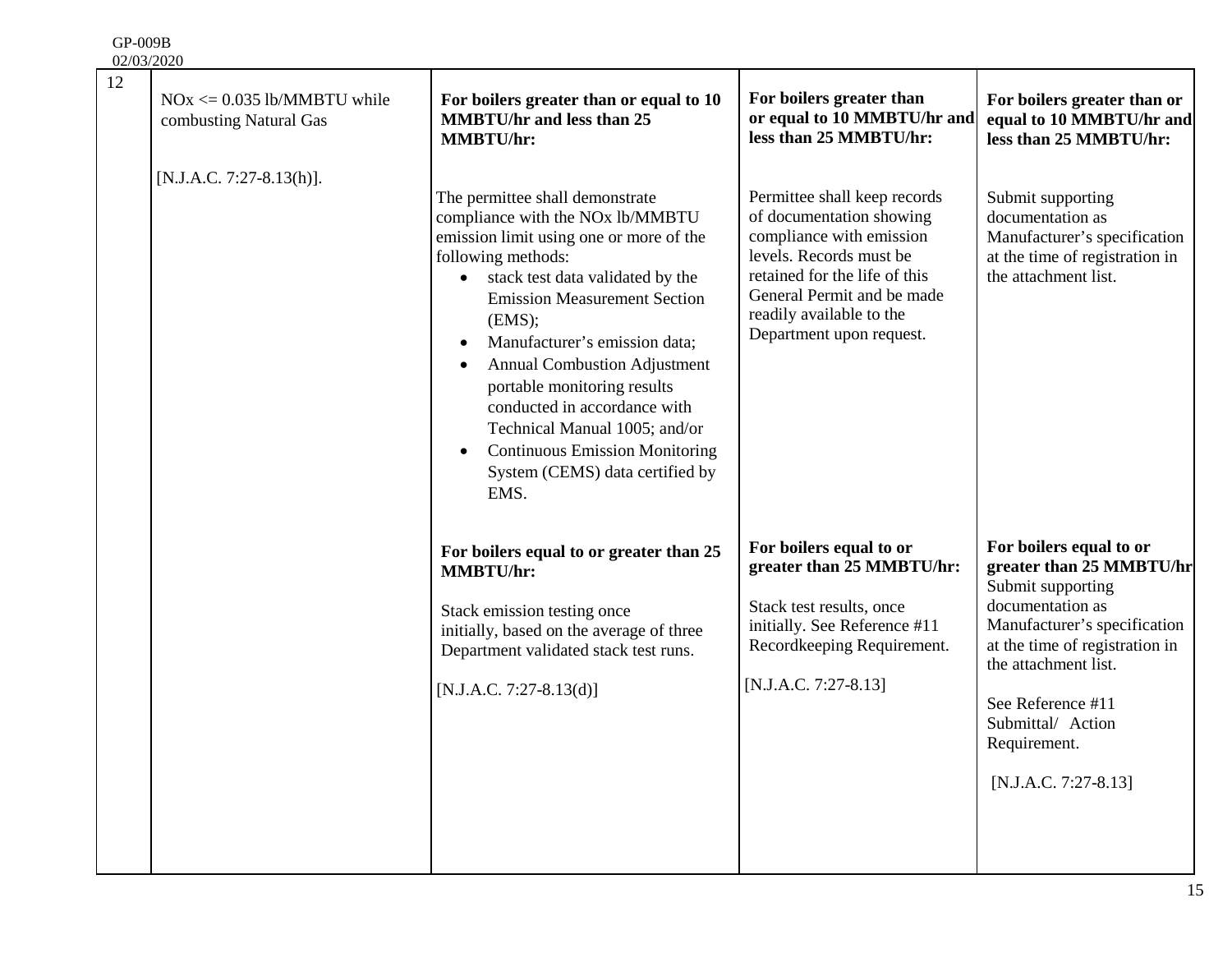| 13 | $CO \le 0.050$ lb/MMBTU while<br>combusting Natural Gas | For boilers greater than or equal to 10<br><b>MMBTU/hr and less than 25</b><br><b>MMBTU/hr:</b>                                                                                                                                                                                                                                                                                                                                                                                                   | For boilers greater than<br>or equal to 10 MMBTU/hr and<br>less than 25 MMBTU/hr:                                                                                                                                                      | For boilers greater than or<br>equal to 10 MMBTU/hr<br>and less than 25<br><b>MMBTU/hr:</b>                                     |
|----|---------------------------------------------------------|---------------------------------------------------------------------------------------------------------------------------------------------------------------------------------------------------------------------------------------------------------------------------------------------------------------------------------------------------------------------------------------------------------------------------------------------------------------------------------------------------|----------------------------------------------------------------------------------------------------------------------------------------------------------------------------------------------------------------------------------------|---------------------------------------------------------------------------------------------------------------------------------|
|    | [N.J.A.C. 7:27-8.13(h)].                                | The permittee shall demonstrate<br>compliance with the CO lb/MMBTU<br>emission limit using one or more of the<br>following methods:<br>stack test data validated by the<br><b>Emission Measurement Section</b><br>(EMS);<br>Manufacturer's emission data;<br><b>Annual Combustion Adjustment</b><br>portable monitoring results<br>conducted in accordance with<br>Technical Manual 1005; and/or<br><b>Continuous Emission Monitoring</b><br>$\bullet$<br>System (CEMS) data certified by<br>EMS. | Permittee shall keep records<br>of documentation showing<br>compliance with emission<br>levels. Records must be<br>retained for the life of this<br>General Permit and be made<br>readily available to the<br>Department upon request. | Submit supporting<br>documentation as<br>Manufacturer's specification<br>at the time of registration in<br>the attachment list. |
|    |                                                         | For boilers equal to or greater than 25<br><b>MMBTU/hr:</b>                                                                                                                                                                                                                                                                                                                                                                                                                                       | For boilers equal to or<br>greater than 25 MMBTU/hr:                                                                                                                                                                                   | For boilers equal to or<br>greater than 25 MMBTU/hr                                                                             |
|    |                                                         | Stack emission testing once<br>initially, based on the average of three<br>Department validated stack test runs.<br>$[N.J.A.C. 7:27-8.13(d)]$                                                                                                                                                                                                                                                                                                                                                     | Stack test results, once<br>initially. See Reference #11<br>Recordkeeping Requirement.<br>[N.J.A.C. 7:27-8.13]                                                                                                                         | Submit supporting<br>documentation as<br>Manufacturer's specification<br>at the time of registration in<br>the attachment list. |
|    |                                                         |                                                                                                                                                                                                                                                                                                                                                                                                                                                                                                   |                                                                                                                                                                                                                                        | See Reference #11<br>Submittal/ Action<br>Requirement.                                                                          |
|    |                                                         |                                                                                                                                                                                                                                                                                                                                                                                                                                                                                                   |                                                                                                                                                                                                                                        | [N.J.A.C. 7:27-8.13]                                                                                                            |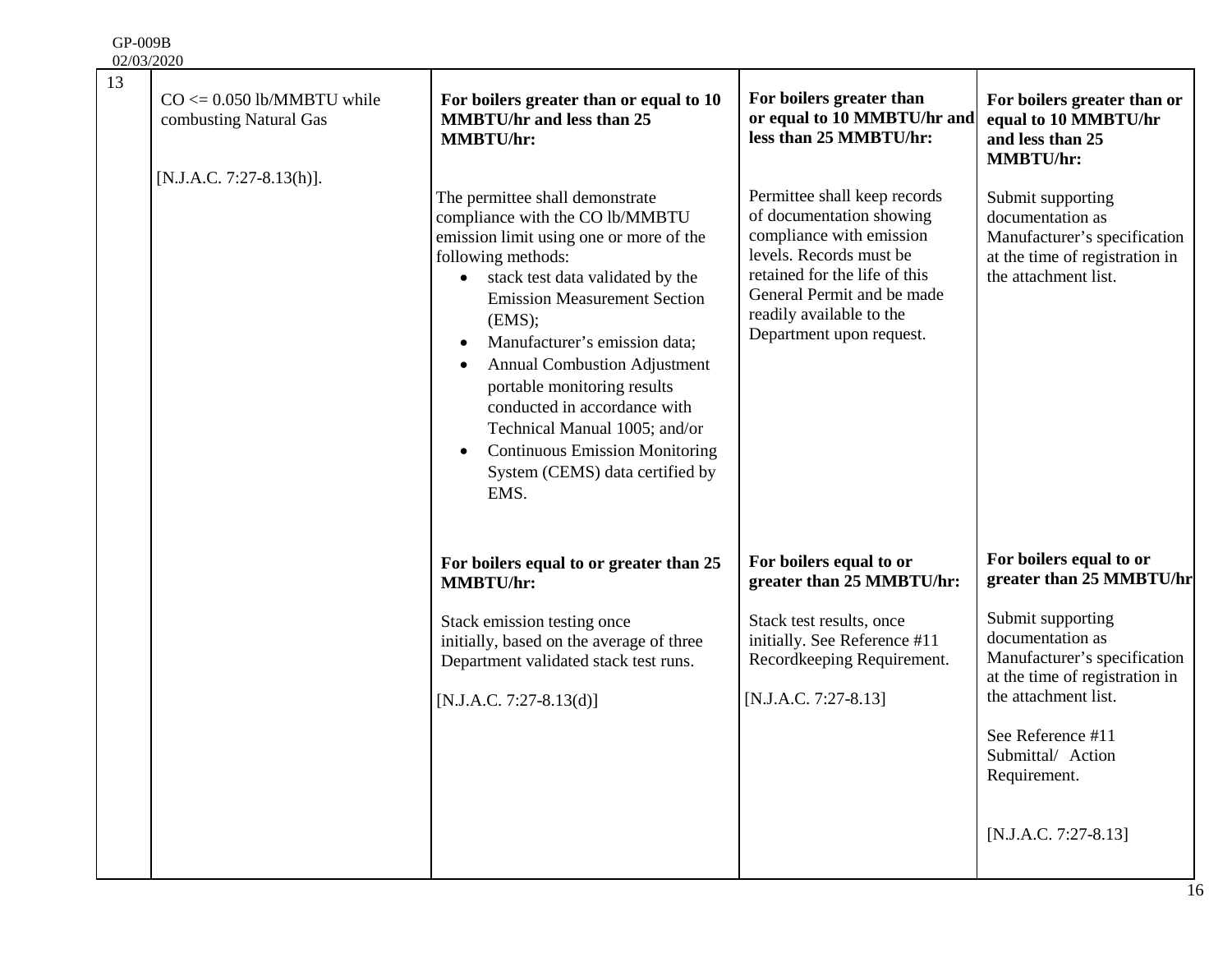| 14 | $VOC \le 0.005$ lb/MMBTU while<br>combusting Natural Gas | For boilers greater than or equal to 10<br><b>MMBTU/hr and less than 25</b><br><b>MMBTU/hr:</b>                                                                                                                                                                                                                                                                                                                                                                                                                                                                                                                                                            | For boilers greater than or<br>equal to 10 MMBTU/hr and<br>less than 25 MMBTU/hr:                                                                                                                                                      | For boilers greater than or<br>equal to 10 MMBTU/hr<br>and less than 25<br><b>MMBTU/hr:</b>                                     |
|----|----------------------------------------------------------|------------------------------------------------------------------------------------------------------------------------------------------------------------------------------------------------------------------------------------------------------------------------------------------------------------------------------------------------------------------------------------------------------------------------------------------------------------------------------------------------------------------------------------------------------------------------------------------------------------------------------------------------------------|----------------------------------------------------------------------------------------------------------------------------------------------------------------------------------------------------------------------------------------|---------------------------------------------------------------------------------------------------------------------------------|
|    | $[N.J.A.C. 7:27-8.13(h)].$                               | The permittee shall demonstrate<br>compliance with the VOC lb/MMBTU<br>emission limit using one or more of the<br>following methods:<br>stack test data validated by the<br><b>Emission Measurement Section</b><br>(EMS);<br>Manufacturer's emission data;<br>$\bullet$<br>Periodic VOC monitor in<br>accordance with "Guidance<br>Document for the Use of Periodic<br>Volatile Organic Compound (VOC)<br>Monitors at Small NJ Sources"<br>found in Emission Measurements<br>Section website at<br>https://www.state.nj.us/dep/bts/prot<br>o.html; and/or<br><b>Continuous Emission Monitoring</b><br>$\bullet$<br>System (CEMS) data certified by<br>EMS. | Permittee shall keep records<br>of documentation showing<br>compliance with emission<br>levels. Records must be<br>retained for the life of this<br>General Permit and be made<br>readily available to the<br>Department upon request. | Submit supporting<br>documentation as<br>Manufacturer's specification<br>at the time of registration in<br>the attachment list. |
|    |                                                          | For boilers equal to or greater than 25<br><b>MMBTU/hr:</b>                                                                                                                                                                                                                                                                                                                                                                                                                                                                                                                                                                                                | For boilers equal to or greater<br>than 25 MMBTU/hr:                                                                                                                                                                                   | For boilers equal to or<br>greater than 25 MMBTU/hr:                                                                            |
|    |                                                          | Stack emission testing once<br>initially, based on the average of three<br>Department validated stack test runs.                                                                                                                                                                                                                                                                                                                                                                                                                                                                                                                                           | Stack test results, once<br>initially. See Reference #11<br>Recordkeeping Requirement.                                                                                                                                                 | Submit supporting<br>documentation as<br>Manufacturer's specification<br>at the time of registration in<br>the attachment list. |
|    |                                                          | $[N.J.A.C. 7:27-8.13(d)]$                                                                                                                                                                                                                                                                                                                                                                                                                                                                                                                                                                                                                                  | [N.J.A.C. 7:27-8.13]                                                                                                                                                                                                                   | See Reference #11Submittal/<br>Action Requirement.                                                                              |
|    |                                                          |                                                                                                                                                                                                                                                                                                                                                                                                                                                                                                                                                                                                                                                            |                                                                                                                                                                                                                                        | [N.J.A.C. 7:27-8.13]                                                                                                            |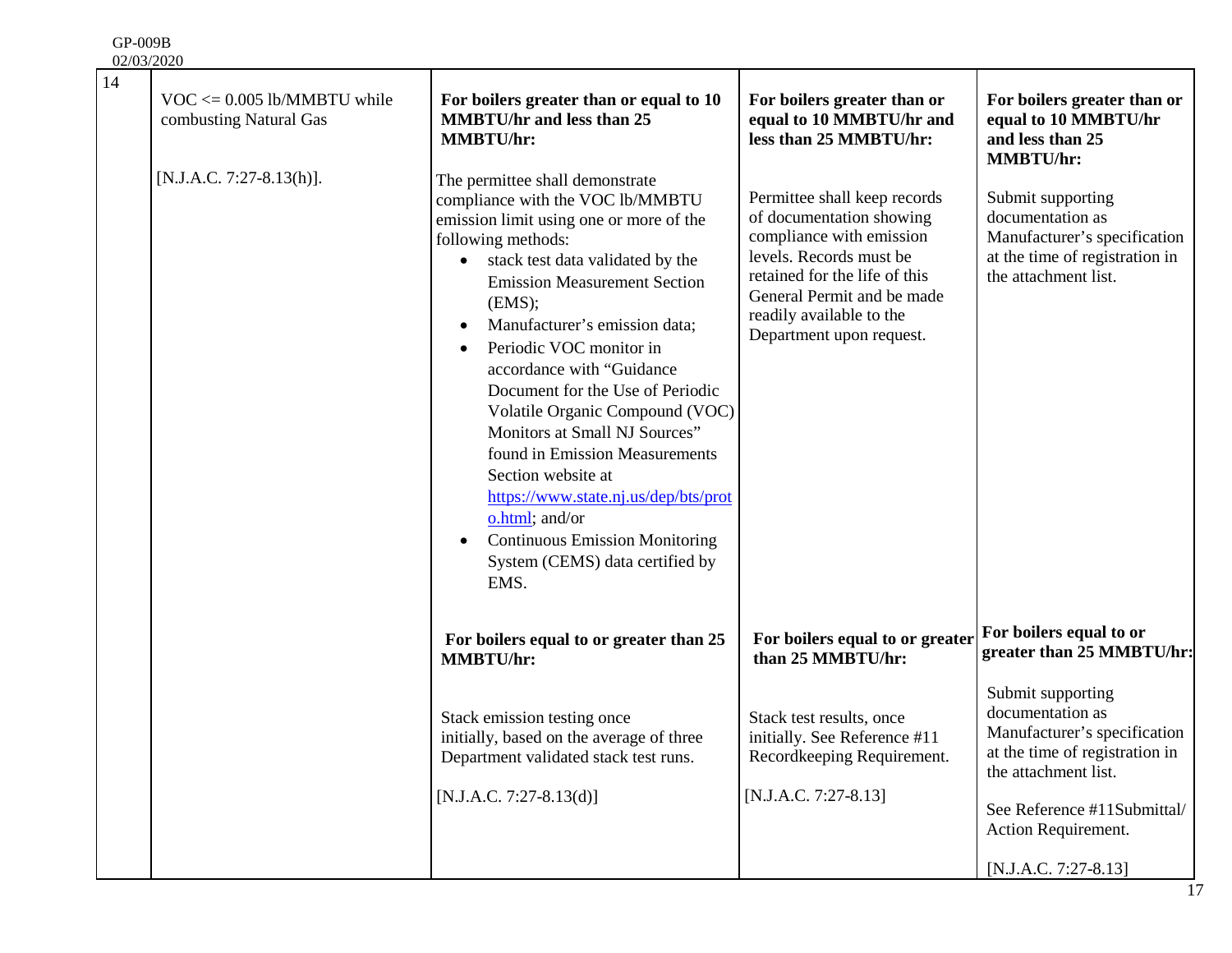| 15 | The Permittee is allowed to use No. 2                            | None. | The Permittee that is combusting                                         | Submit a report: Annually by<br>March 1 of each year for the |
|----|------------------------------------------------------------------|-------|--------------------------------------------------------------------------|--------------------------------------------------------------|
|    | fuel oil if all the following<br>requirements are met:           |       | No. 2 fuel oil in place of natural<br>gas shall maintain the following   | preceding calendar year to                                   |
|    |                                                                  |       | records:                                                                 | the Regional Enforcement                                     |
|    | 1) the Permittee is practicably not                              |       |                                                                          | Office. The annual report shall                              |
|    | able to obtain a sufficient supply of                            |       | the date the fuel oil was<br>$\Box$                                      | include:                                                     |
|    | natural gas;                                                     |       | used;                                                                    | 1) information sufficient to                                 |
|    |                                                                  |       | $\Box$ the reason for use                                                | identify each combustion                                     |
|    | 2) the Permittee is not able to                                  |       | (i.e. natural gas<br>curtailment);                                       | source for which the owner                                   |
|    | obtain natural gas due to<br>circumstances beyond the control of |       |                                                                          | or operator claims an<br>exemption, including a brief        |
|    | the Permittee, such as a natural gas                             |       | the number of hours such<br>$\Box$<br>fuel oil has been                  | description of the source, its                               |
|    | curtailment; and                                                 |       | combusted;                                                               | location, its permit number                                  |
|    | 3) the combustion source ceases                                  |       |                                                                          | and other identifying                                        |
|    | using fuel oil in place of natural gas                           |       | Quantity in gallons of<br>$\Box$<br>No <sub>2</sub> . Fuel oil used each | numbers, and any other<br>information necessary to           |
|    | as soon as a sufficient supply of                                |       | day; AND                                                                 | distinguish it from other                                    |
|    | natural gas becomes<br>practicably available.                    |       |                                                                          | equipment owned and                                          |
|    |                                                                  |       | the same items to be<br>$\Box$<br>included in the annual                 | operated by the facility;                                    |
|    | N.J.A.C. 7:27-8.13(a)], [N.J.A.C.                                |       | report to be submitted to                                                | 2) a statement that the owner                                |
|    | 7:27-19.25(a)] and [N.J.A.C. 7:27-                               |       | the Regional                                                             | or operator is not practicably                               |
|    | $19.25(c)$ ]                                                     |       | <b>Enforcement Office:</b>                                               | able to obtain a sufficient                                  |
|    |                                                                  |       | Items 1) through $4$ )<br>specified under the                            | supply of natural gas;                                       |
|    |                                                                  |       | Submittal Action.                                                        | 3) the date and time at which                                |
|    |                                                                  |       |                                                                          | the owner or operator first                                  |
|    |                                                                  |       | All records shall be                                                     | became practicably unable                                    |
|    |                                                                  |       | maintained on site for a<br>period of no less than five                  | to obtain natural gas; and                                   |
|    |                                                                  |       | years and made readily                                                   | 4) a description of the                                      |
|    |                                                                  |       | accessible to the                                                        | circumstances causing the                                    |
|    |                                                                  |       | Department upon request.                                                 | owner or operator's inability                                |
|    |                                                                  |       | [N.J.A.C. 7:27-8.13(d)] and                                              | to obtain natural gas.                                       |
|    |                                                                  |       | [N.J.A.C. 7:27-19.25(d)                                                  |                                                              |
|    |                                                                  |       |                                                                          |                                                              |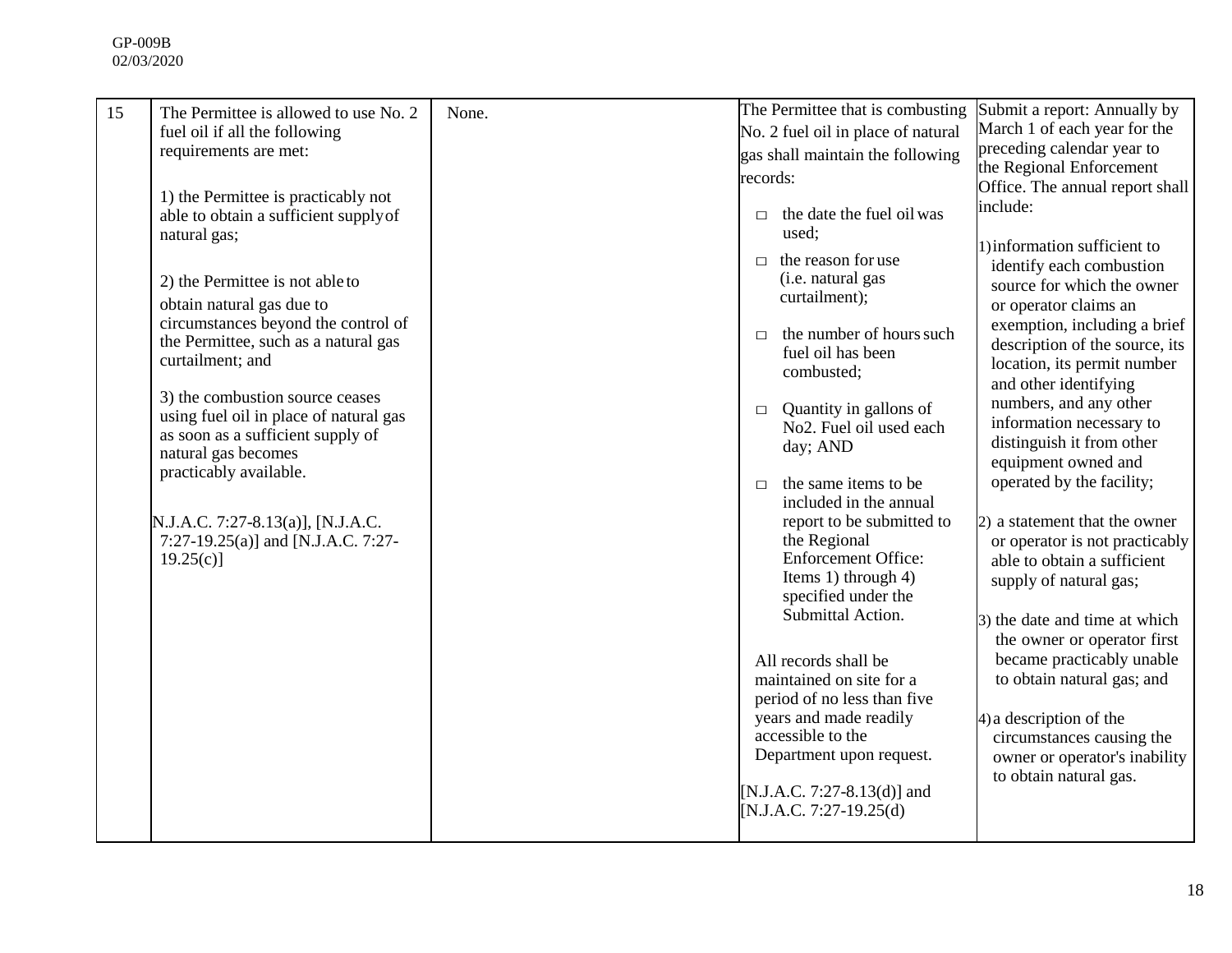| 02/03/2020 |  |                                  |
|------------|--|----------------------------------|
|            |  | The annual report shall also     |
|            |  | include any violations which     |
|            |  | occurred during the previous     |
|            |  | year. If no violations occurred  |
|            |  | during the year, the Permittee   |
|            |  | shall provide certification that |
|            |  | no violations occurred and that  |
|            |  | the records are maintained at    |
|            |  | the facility.                    |
|            |  |                                  |
|            |  | If no fuel oil or other liquid   |
|            |  | fuel was combusted under the     |
|            |  | N.J.A.C. 7:27-19.25 exemption    |
|            |  | during the reporting period, the |
|            |  | Permittee is not required to     |
|            |  | submit an annual report to the   |
|            |  | Regional Enforcement Office      |
|            |  | and shall keep on-site           |
|            |  | certification in accordance      |
|            |  | with N.J.A.C.7:27-1.39           |
|            |  | that no fuel oil or other liquid |
|            |  | fuel was combusted and that      |
|            |  | the records are maintained at    |
|            |  | the facility.                    |
|            |  |                                  |
|            |  | $[N.J.A.C. 7:27-19.19(g)(2)]$    |
|            |  |                                  |
|            |  | and [N.J.A.C. 7:27-19.25(d)]     |
|            |  |                                  |
|            |  |                                  |
|            |  |                                  |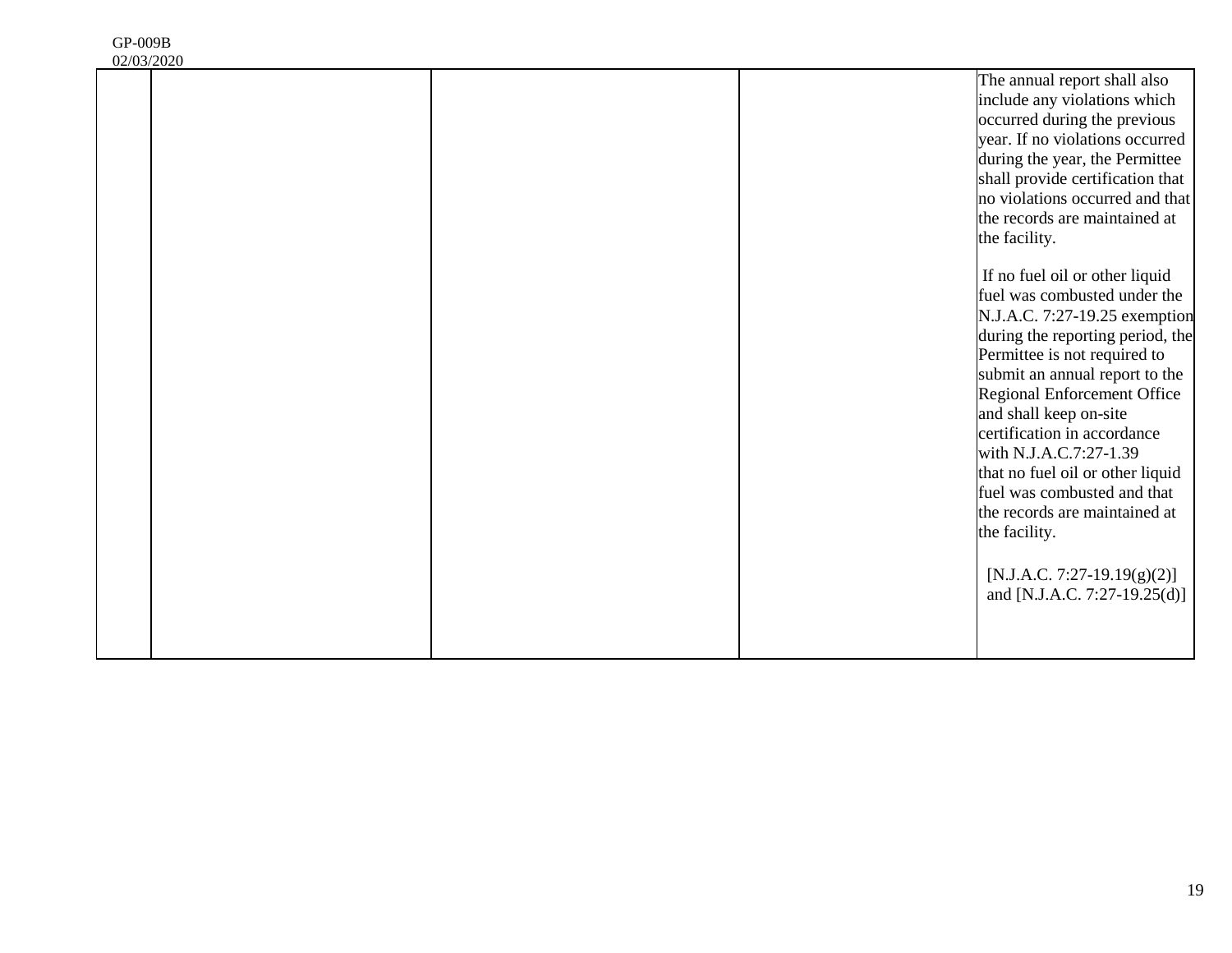| 02/03/2020 |                                                                                                                                                                                                                                                                                                                                                                                                                               |       |                                                                                                                                                                                                                                                                                                                                              |      |
|------------|-------------------------------------------------------------------------------------------------------------------------------------------------------------------------------------------------------------------------------------------------------------------------------------------------------------------------------------------------------------------------------------------------------------------------------|-------|----------------------------------------------------------------------------------------------------------------------------------------------------------------------------------------------------------------------------------------------------------------------------------------------------------------------------------------------|------|
| 16         | The Permittee may periodically fire<br>No. 2 fuel oil for periodic testing,<br>maintenance, or operator training<br>events if the following<br>requirements are met:<br>Periodic testing, maintenance, or<br>operator training per boiler on<br>liquid fuel shall not exceed a<br>combined total of 48 hours per<br>boiler during any calendar year to<br>qualify as a gas-fired boiler as<br>defined in MACT Subpart JJJJJJ, | None. | Hours of Operation<br>while firing fuel oil:<br>Recordkeeping by manual<br>logging of parameter or<br>storing data in a computer<br>data system each month<br>during operation.<br>For testing and maintenance,<br>or operator training periods,<br>record the date, number of<br>hours, and gallons per day<br>that No. 2 fuel oil has been | None |
|            | 40 CFR 63.11237.<br>However, Permittee shall not fire.<br>fuel oil for testing and<br>maintenance on days<br>when the Department<br>forecasts air quality<br>anywhere in New Jersey to<br>be unhealthy for sensitive<br>groups, unhealthy, or very<br>unhealthy as shown at the<br>Department's air quality<br>permitting web site at<br>https://www.state.nj.us/dep/a<br>qpp/aqforecast/<br>$[N.J.A.C.7:27-8.13(a)]$         |       | combusted.<br>All records shall be<br>maintained on site for a<br>period of no less than five<br>years and made readily<br>accessible to the<br>Department upon request.<br>$[N.J.A.C7:27-8.13(d)]$                                                                                                                                          |      |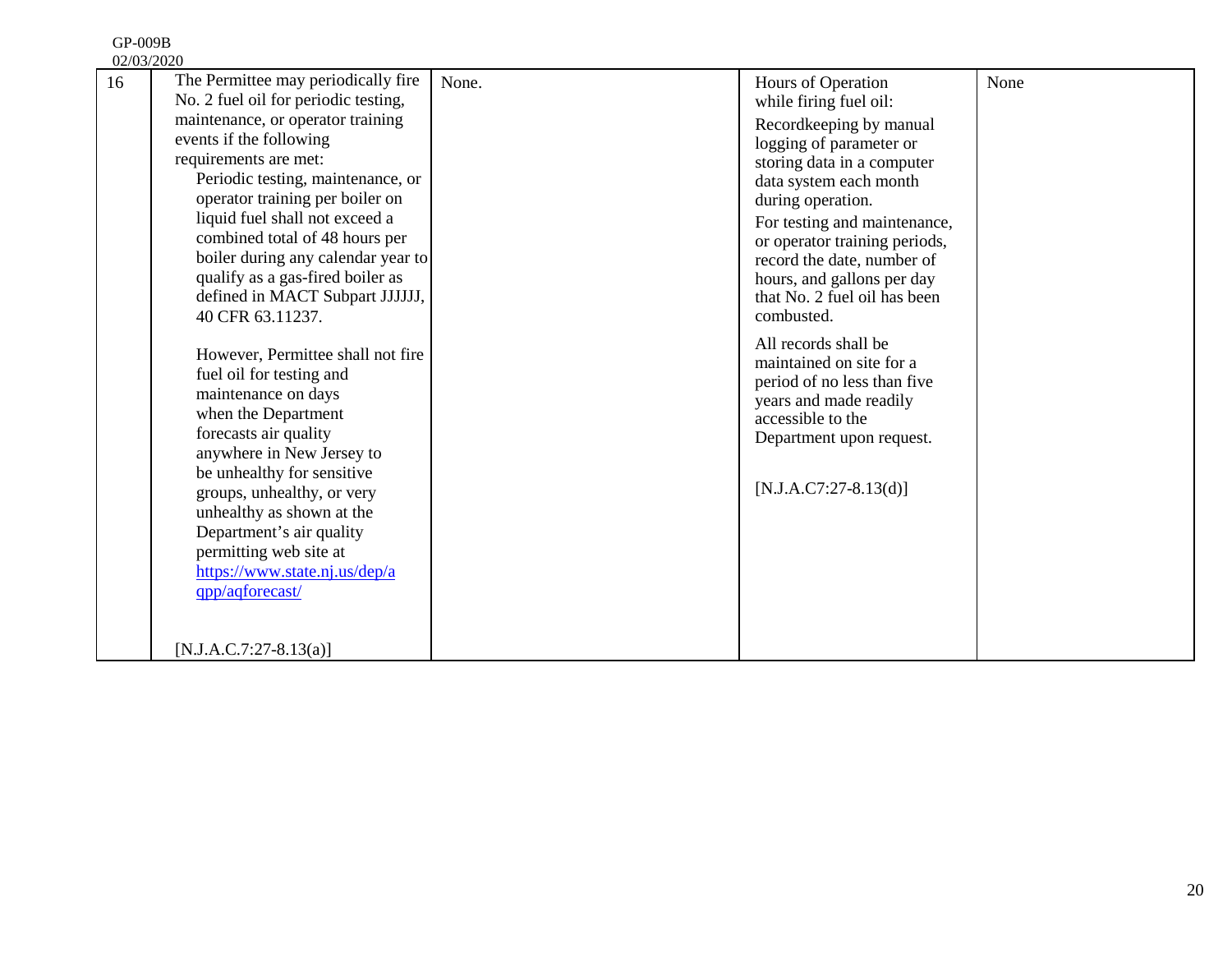| 17 | The maximum allowable sulfur<br>content in No. 2 fuel oil shall be<br>$\leq$ 15 ppmw (parts per million by<br>weight) (0.0015%).<br>$[N.J.A.C. 7:27-9.2(b)]$                                                                                                                                                                                                                                                                                                                                                                                            | Sulfur Content in Fuel: Monitored by<br>review of fuel delivery records per<br>delivery showing fuel sulfur content.<br>$[N.J.A.C. 7:27-8.13(d)]$ | Sulfur Content in Fuel:<br>Recordkeeping by invoices /<br>bills of lading / certificate of<br>analysis per delivery showing<br>fuel sulfur content.<br>$[N.J.A.C.7:27-8.13(d)3]$ | None.                                                                                                                                                                                                                                                                                                                                                                                                                                     |
|----|---------------------------------------------------------------------------------------------------------------------------------------------------------------------------------------------------------------------------------------------------------------------------------------------------------------------------------------------------------------------------------------------------------------------------------------------------------------------------------------------------------------------------------------------------------|---------------------------------------------------------------------------------------------------------------------------------------------------|----------------------------------------------------------------------------------------------------------------------------------------------------------------------------------|-------------------------------------------------------------------------------------------------------------------------------------------------------------------------------------------------------------------------------------------------------------------------------------------------------------------------------------------------------------------------------------------------------------------------------------------|
| 18 | <b>NSPS, Subpart Dc</b><br>The owner or operator of a boiler<br>$>= 10$ MMBTU/hr constructed<br>/reconstructed after June 8, 1989, shall<br>submit notification of the date of<br>construction or reconstruction,<br>anticipated startup, and actual startup,<br>as provided by 40 CFR 60.7.<br>This notification shall include<br>information specified in 40 CFR<br>$60.48c(a)1$ :<br>The design heat input capacity of<br>the affected facility and identification<br>of fuels to be combusted in the<br>affected facility.<br>[40 CFR $60.48c(a)$ ] | None.                                                                                                                                             | Keep copy of the initial<br>notification and make it<br>available to the Department,<br>upon request.<br>[40 CFR $60.48c(a)$ ]                                                   | The owner or operator shall<br>submit the initial notification<br>to the following agencies:<br><b>US EPA Region 2</b><br>Division of Enforcement $\&$<br>Compliance Assistance - Air<br><b>Branch</b><br>290 Broadway<br>New York, NY 10007-1866<br>And<br>To the appropriate NJDEP<br>Air Compliance &<br>Enforcement Office at the<br>address available at<br>https://www.nj.gov/dep/enfor<br>cement/air.html<br>[40 CFR $60.48c(a)$ ] |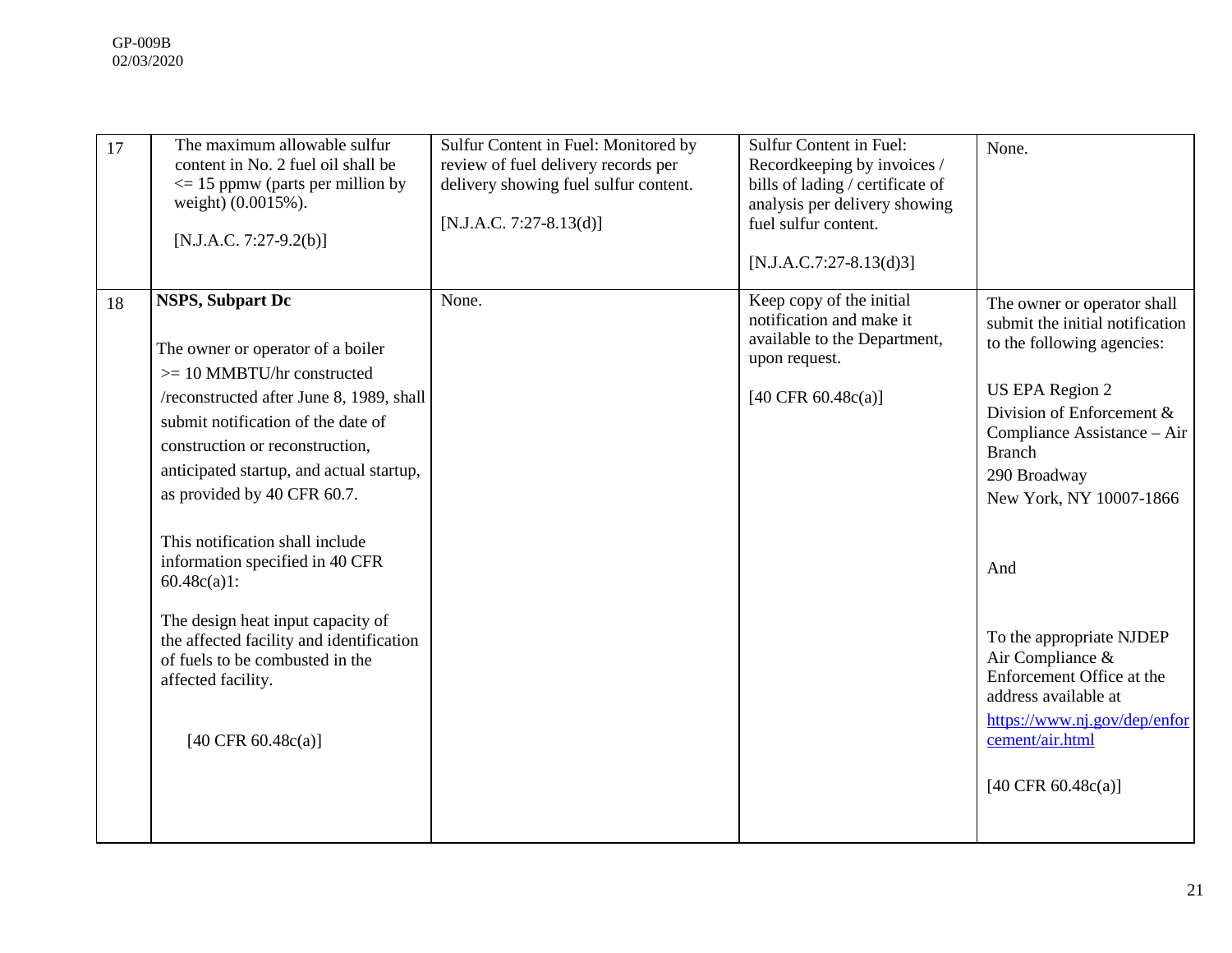| [40 CFR 60.47 $c(a)$ ]. |
|-------------------------|
|-------------------------|